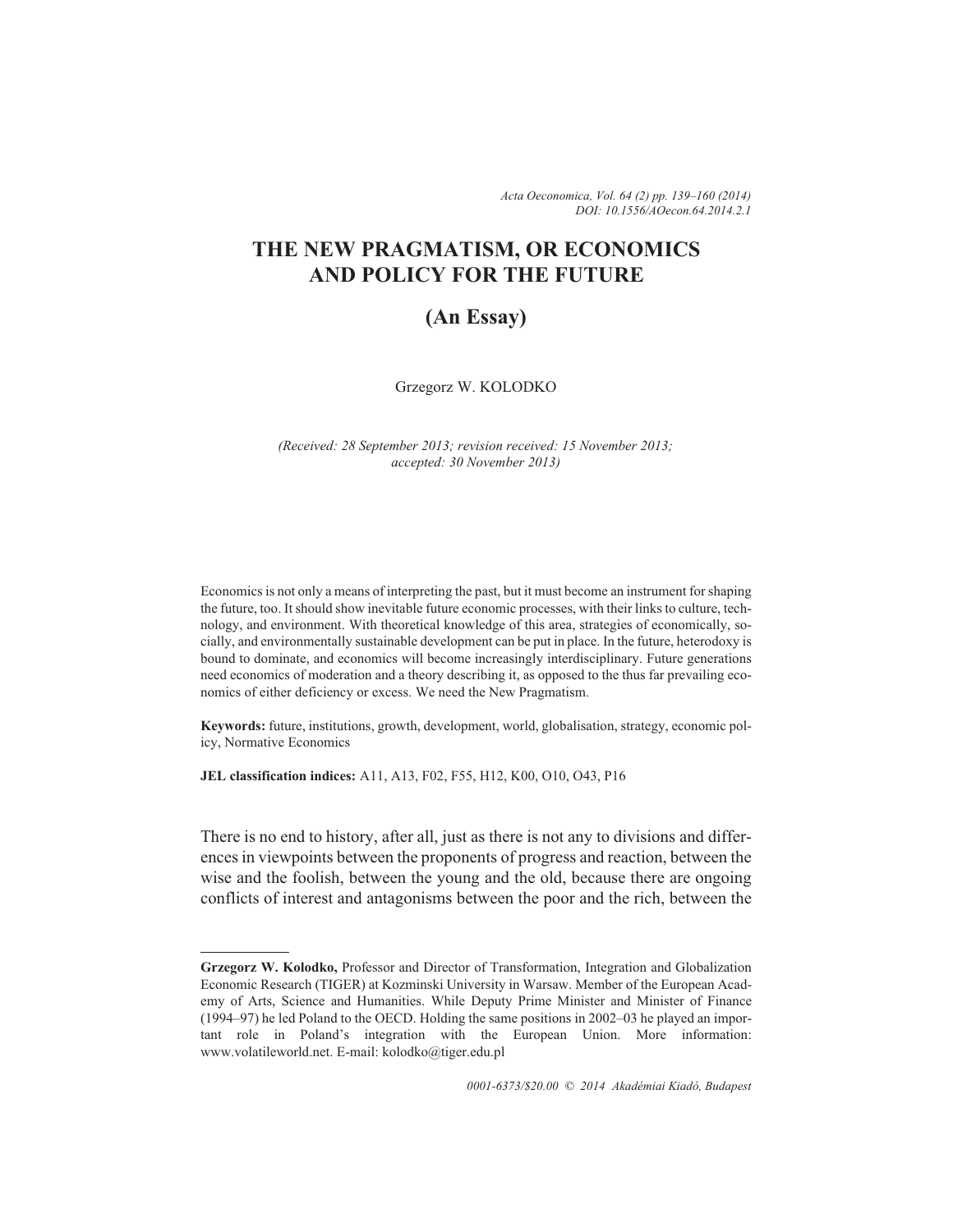USA and China, between neoliberalism and state capitalism, between old ideology and New Pragmatism. Between evil and good.

However, even though it does not end, history does not stand still. This was beautifully expressed by Aldous Huxley (1952: 259): "The charm of history and its enigmatic lesson consist in the fact that, from age to age, nothing changes and yet everything is completely different." Indeed, nearly everything is different, but is it better?

When arguing over the ways leading to a better future, there is no need to settle the dilemma of which of the imbalances threatens humanity more: the environmental or the social one? The economic imbalance, though serious, is not the biggest threat. However, we cannot live in peace and develop economically without managing the situation on all three fronts – and still, the list of challenges does not end here.

## **TOWARDS A BETTER FUTURE?**

How do we reconcile a practical approach to the economy with an uncompromising attitude? Can you be both an economic pragmatist and a man of principles? Is it worthwhile? It is both possible and worthwhile. If we want the world of the future to be a world of peace and of a reasonably harmonious development, and we do want that very much, we need to introduce new values to economic reproduction processes, but, at the same time, we should not, even for a moment, forget pragmatism, which is the fundamental, indispensable feature of rational resource allocation. We need a pragmatism that favours multiculturalism and comes from a system of values that promotes participatory globalisation, inclusive institutions, social cohesion, and sustainable development.

There is no inconsistency here, because the supreme values guiding the economic activity process in a society and its economic goals are quite identical. In both perspectives, what matters most is a three-fold sustainable social and economic development in the long term. "Three-fold" stands for:

- (1) *economically* balanced development, that is, one relating to the market of goods and capital, investment, and finance, as well as that of labour;
- (2) *socially* sustainable development, that is, one relating to a fair, socially accepted income distribution and appropriate participation of basic population groups in public services;
- (3) *environmentally* sustainable development, which is one relating to keeping proper relations between human economic activity and nature.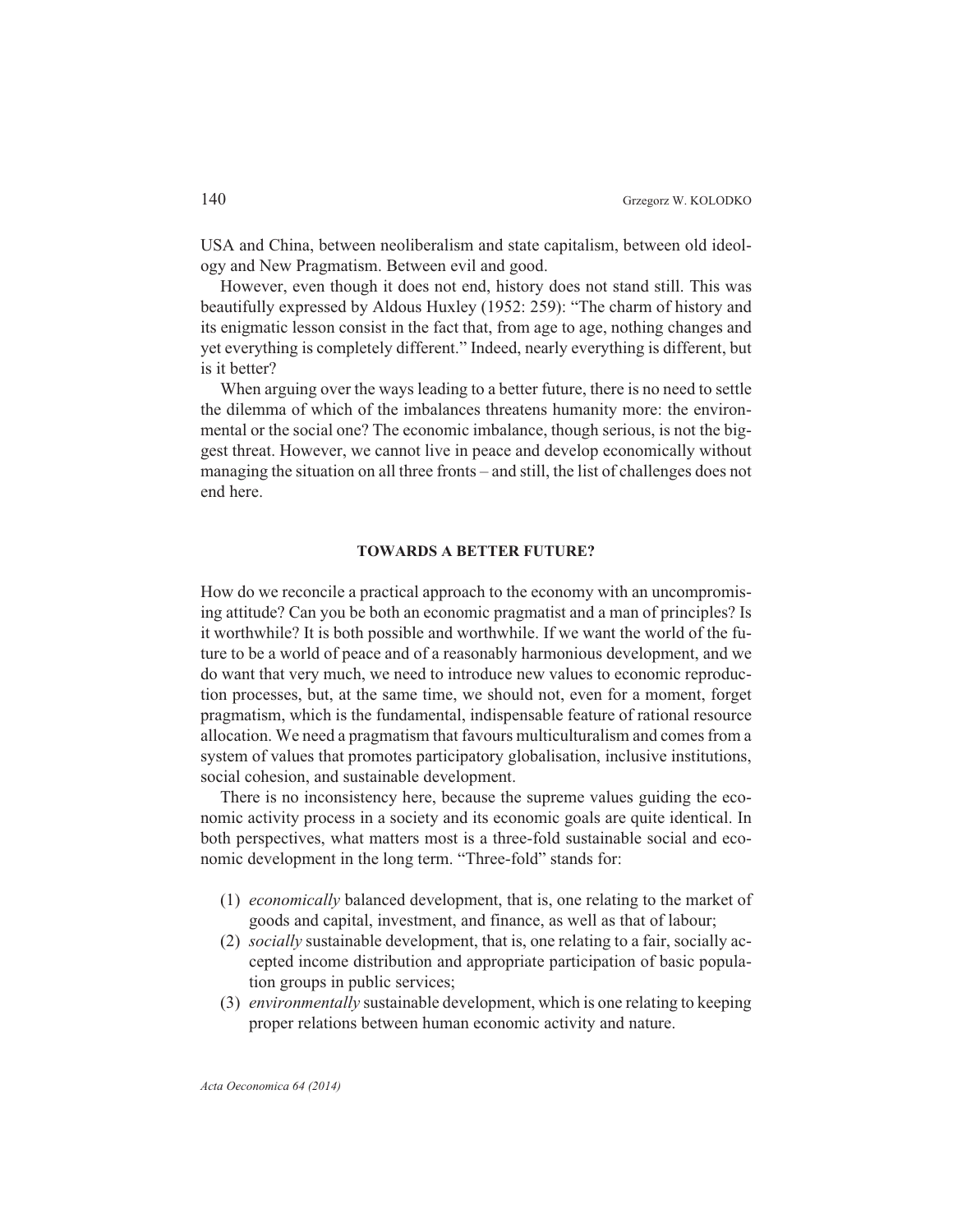Therefore, there is no need to sacrifice fundamental principles at the altar of short-term economic or tactical matters. Meanwhile, we need practical strategic activity to be governed by those principles. This imperative determines the path of evolution of the political economy of the future. Good economics is more than a description of the world; it is also an instrument to change it for the better.

Income relations have a major significance for a long-term economic growth. The latter is particularly stimulated by a balanced income distribution. This conclusion is based on comparative studies of long time series and is irrefutable.<sup>1</sup> Economic growth is more durable in countries with a relatively low degree of income inequalities. Furthermore, income relations there had more impact on the dynamics of economic growth than trade liberalisation and the quality of political institutions did (Berg – Ostry 2011). This very observation shows on what development policy should especially focus in the future. Namely, on the fact that what plays a key role is economic institutions, in the behavioural rather than in the organisational sense, that is rules of conduct, or rules of economic game, and the distribution relations. We cannot build welfare on exploitation, while it can be built on profit produced under the conditions of inclusive political and economic institutions.

Of great importance is the possibility to achieve two goals at a time, which stems from the fact that one of them, socially sustainable income distribution, is, at the same time, a means of achieving another, namely economic growth. Neoliberal economic thought and economic policy based thereon has failed to comprehend this interrelation and that is why, by causing a major crisis, it annihilates itself (Roubini – Mihm 2011). This is also beyond the grasp of the economic thought behind various varieties of state capitalism and that is why there is no bright future ahead of it (Halper 2010). It is time for the New Pragmatism.

While not underestimating the rivalry between *neoliberal capitalism* and *state capitalism,* it is not this dichotomy that will have a major importance for the future. The shape of the latter will be determined by the result of the confrontation between these two varieties of contemporary capitalism and a *social market economy* in the form of the New Pragmatism. In this battlefield, neoliberalism, trying to regain its strength and position, and state capitalism, which is hostile to the former, will be pitted against the concept of genuine social and economic progress. Its benefits should be available, as widely as possible, to the masses rather than only to narrow cliques following their own particular interests and to their well-paid lobbyists in the world of politics, media, and "science". No system where a vast area of economic inconvenience is called a "margin" of social exclu-

<sup>1</sup> This is discussed at length by Wilkinson – Picket (2010). See also the remarks on this issue in the recent book by the Nobel laureate Edmund Phelps (2013).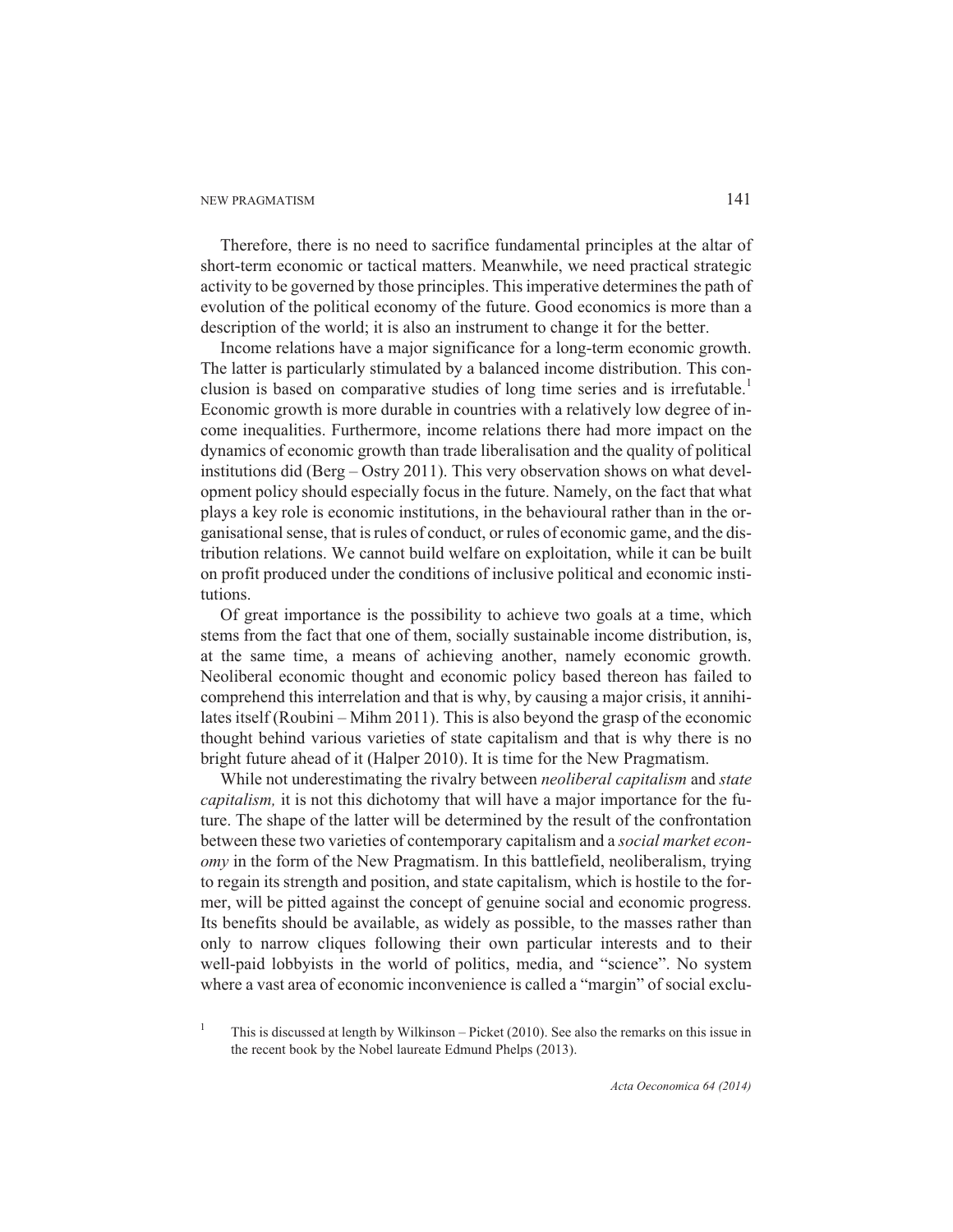sion, and, at the same time, a narrow margin called the "elite" swims in excessive wealth, has a great future.

It is interesting that in the literature on economics, one-sided or even tendentious interpretations of development processes can still be found and are still promoted. They attempt to reduce the problem to a dichotomy between private and state property or, from another angle, between individual and collective property, or to a confrontation between the market and the state, or laissez-faire and interventionism. If the choice was as simple as suggested by these alternatives, we would not have so many challenges to face and we would not need that many economists.

It is astounding to what extent some people confuse concepts and categories of development economics, trying to talk themselves and others into believing that it is the Anglo-American style neoliberal capitalism that is characterised by the greatest degree of political and economic inclusiveness (a European would say cohesion). Some go as far as to suggest that compared to anything else in history, from the Roman Empire to the China of the Ming dynasty to the Soviet Union in all of its periods, or, these days, from Argentina to Turkey to Vietnam, it is virtually devoid of any elements of exploitation and, supposedly, it is the wide participation of large social masses that is the source of the high development level achieved over there (Acemoglu – Robinson 2012<sup>2</sup>).

It is symptomatic that even the International Monetary Fund, the stronghold of economic orthodoxy for many years, concedes that the policy meant to overcome the crisis in highly advanced countries, both in the USA and in the European Union (EU), should focus more on increasing tax revenues (mostly from the more affluent segments of the population) than on cutting budgetary spending (mostly addressed to the less affluent segments). Let me hasten to add that an increase in fiscal revenues does not always and everywhere have to be tantamount to a tax increase, as this goal can be achieved also by eliminating exemptions and exclusions, and by ensuring a more efficient tax collection. When such orientation is adopted, pro-growth changes in the structure of the final demand take place and the scale of income disparities decreases, which is conducive to limiting both the causes and consequences of the crisis. Likewise, in emancipating economies, an income redistribution that leads to reduced inequalities, promotes economic growth in the long run.

<sup>2</sup> See its review in *Acta Oeconomica* 2014/1.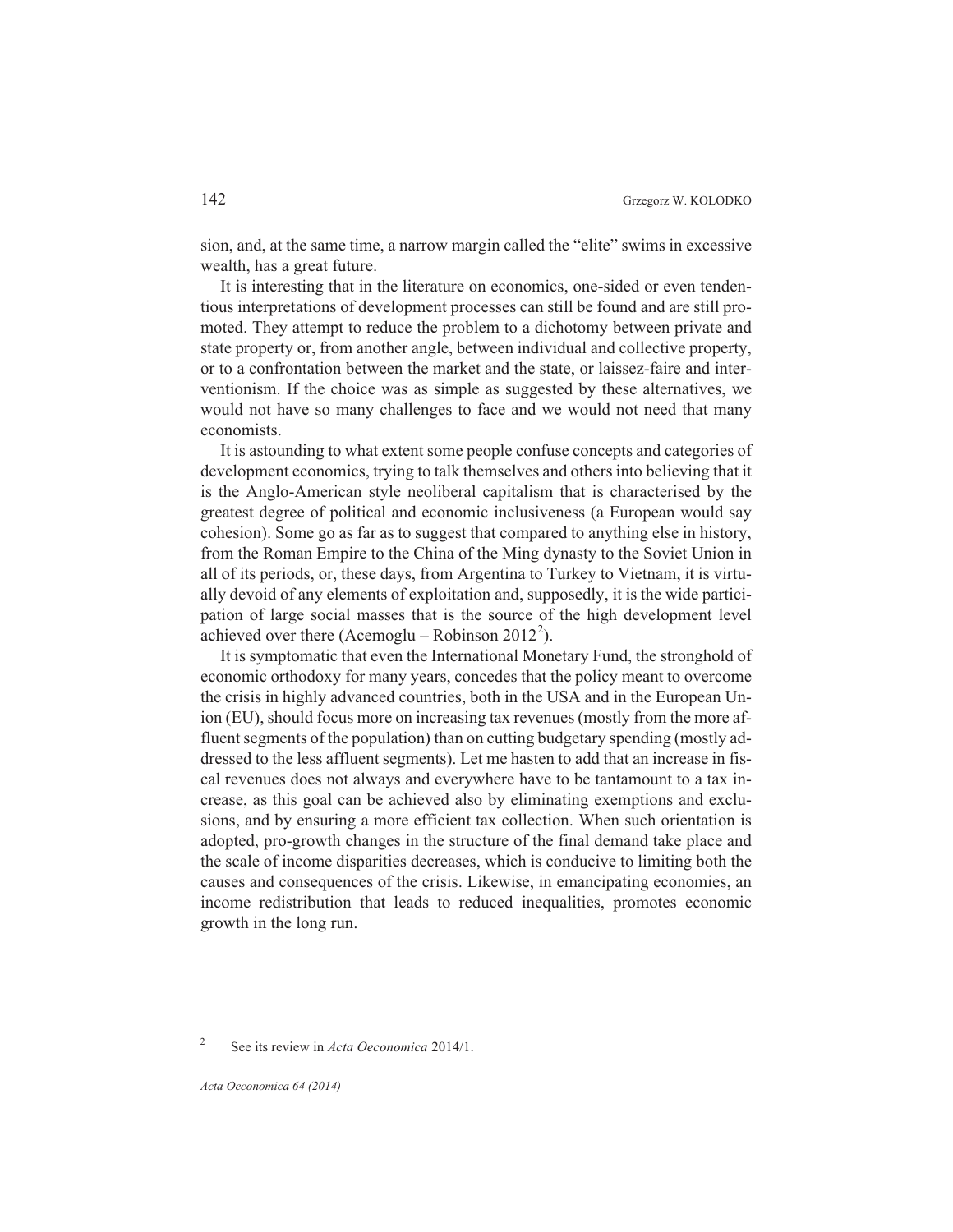#### **INCOME DISTRIBUTION AND ECONOMIC GROWTH DYNAMICS**

Moreover, beyond a certain national income level, a greater increase in social satisfaction can be achieved through distributing it more evenly than through its quantitative increase. This is a major hint for economic policy. Well, actually not only for the policy, but also for the education system. The better people understand it, the easier it will be to follow that direction. At the same time, there is a risk involved, as a policy based on such a thesis may turn out to be populist rather than pragmatic. This is all the more difficult because the output growth is quite easy to measure. When it comes to human satisfaction, on the other hand, such estimates can be easily manipulated (OECD 2013).

We can perceptibly increase this satisfaction by reducing the Gini index by a certain fraction of a point, instead of pushing the traditionally measured GDP up by several per cent. The economic policy of the future will have to resort to such a course of action more and more often. This will be all the easier because, on the one hand, the absolute output and consumption level is growing, and, on the other hand, the present scale of income inequality is higher than before. In other words, when it comes to inequality, there is ample room for reduction. In poor countries, the traditionally defined economic growth, or an increase in the volume of output, is what will count most for many years to come. Conversely, in most rich countries, except for social market economies that are characterised by a low inequality level, the most important method will be a properly oriented change in income proportion.

We should take resolute measures against unjustified inequalities, especially those resulting from pathologies of distribution. They weaken mutual trust between people, which affects social capital, a very desirable component of development processes. If various professional and community groups place no trust in one another, if society does not trust the authorities, and the feeling is mutual, if entrepreneurs are mistrustful of one another, social capital will erode instead of growing. In the economy, like in a family: even if there is enough money, but trust is in short supply, things are not going well.

What about capital accumulation? After all, it is necessary for the economy to run properly, mostly to invest in modernising the existing production capacities and to create new ones. Is not a shorter ladder of income going to weaken the propensity to save, and thus to create capital, and invest in a better future? No at all. If that was to happen, we should not reduce the income differentials. However, apart from exceptional situations, this is not the case. There is no empirical or theoretical evidence to prove that in economies with a flatter income structure people save and invest less. It is enough to examine the course of relevant capital formation processes in Austria, France, the Nordic countries, and other countries with simi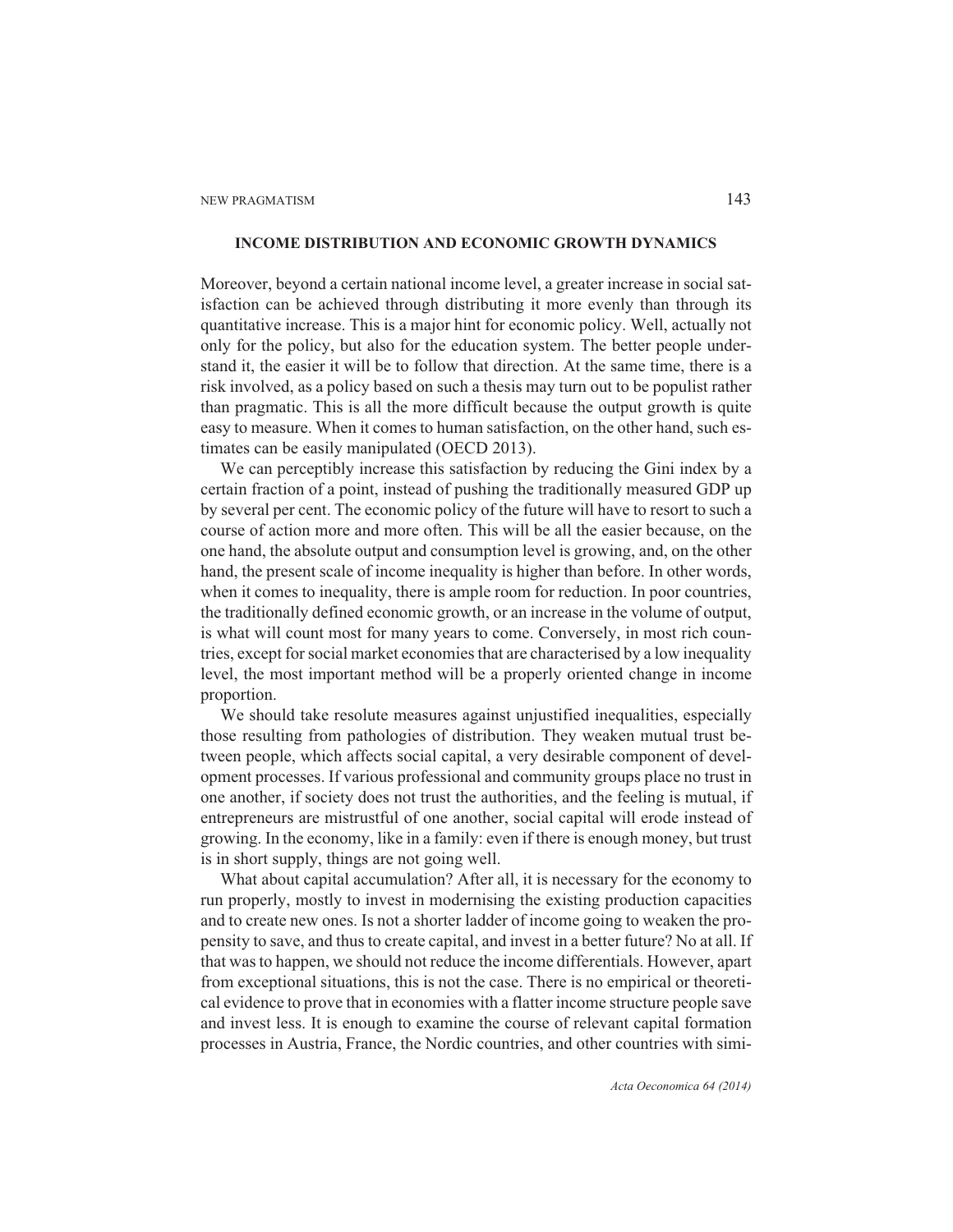lar characteristics in this respect, to learn that more egalitarian societies were able to save no less than countries with a more elitist distribution.

This is also corroborated by conclusions that are easy to draw when comparing the so-called "big government" economies with those where the government is "small". Well, in several decades (1960–95), in countries with a small, around 30 per cent government involvement in national income redistribution (and, consequently, with higher inequality of distribution), the rate of investment or the percentage share of investment in the GDP was 20.7 per cent on average. At the same time, in countries with a high scale of budget redistribution, with around 50 per cent government involvement in the GDP (and, consequently, relatively lower inequalities in the income distribution), the investment rate was  $20.5$  per cent<sup>3</sup> on average. No difference at all. You can have the same capacity for capital formation, which determines economic growth in the future, with a no less balanced income distribution, which co-determines satisfaction with the present state of economy. And that is an important guideline for the New Pragmatism economic policy. That is what things should be like in the future.

The continuous growth of human needs, with the attendant irresistible desire to satisfy them, is a double-edged sword. It overcomes many barriers and, by permanently stimulating the economy, is an indispensable link in the extended reproduction process, or economic growth. At the same time, it's a devastating force as it can dull the mind, spoil preferences, favour reprehensible qualities, and, as a result, contribute irrational elements to resource allocation.

The perennial growth of *consumption aspirations* is a great problem. The huge crisis at the turn of the first and second decade of the 21st century only slightly toned it down and deferred it a bit. It is also a product of a specific system of values. Ever since a couple of centuries ago, humanity has broken the chains of simple reproduction, when the same volume of production and consumption conditions were reproduced from one period to another, and moved to extended reproduction, where it produces more and more from one period to another – appetites are hard to quench. In the old times, one needed just enough to ensure similar living standards to those one had a day, a year, a generation before; now the more it is the better. Is it really better though? No matter how much we produce, how much we consume, we want more. They say that appetite comes with eating, so economic gluttony is rampant, and with it, economic obesity and many resulting so-

<sup>3</sup> I'm saying "consequently", suggesting the obvious relationship between a relatively greater scale of budget redistribution and a relatively lower scale of inequalities of income distribution. This is the case of the state with inclusive institutions and a relatively high level of social cohesion. However, it is possible to have a state with a "big" government, the benefits of which are not available to masses, but are instead reaped by the so-called elites, often corrupt ones. It is a common situation in state capitalism economies.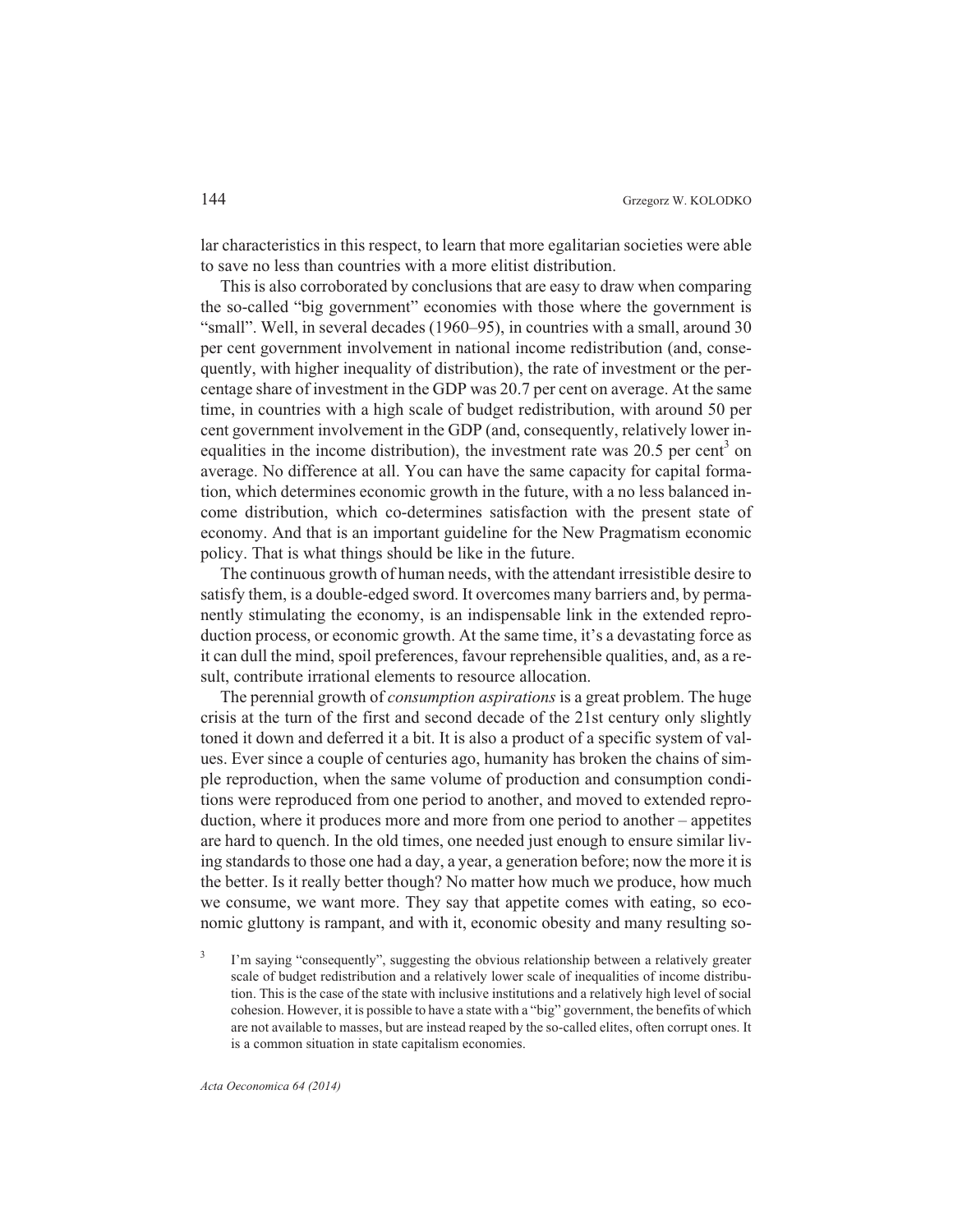cial pathologies. The economy needs a healthy diet, just like one is necessary for a well-functioning body. The economy of the future needs moderation.

Even though the degree to which needs are satisfied is growing, needs themselves are growing even faster. As a result, even though economic growth continues, the gap between needs and satisfying them is widening. Even though one has more, things are worse. This is, in essence, a psychological problem, but one with significant economic consequences. And political ones, too. I once referred to this syndrome as a paradox of a lower level of satisfaction of needs at a higher consumption level (Kolodko 1984). How to solve this problem? Well, it should be clear that we need to solve it or else there will be no end to the chase for producing more goods, while getting no satisfaction from consuming more. This is environmentally devastating and causes social disturbance, so what is the point in it?

The current logic of the society-wide reproduction process is that of autonomously growing needs to own and consume various goods, which stimulates growth in their production. At the same time, income, for which one can purchase the goods produced and services provided, is rising, too. So are the needs themselves, which, in the age of consumerism, are usually higher than their satisfaction level. Therefore, a certain tension persists, which is both the driving force behind economic growth and the cause of discontent with the existing situation. If needs grow faster than the economy that fulfils them, individual and social frustration grows, too. There is only one way to overcome this syndrome: to slow down the rate at which the needs are rising.

Theoretically, one can call for accelerating the production growth rate, but, for the reasons we already know well, it is virtually impossible, and it is not recommended from an ethical point of view, either. Furthermore, the essence of the current reproduction mechanism is such that an accelerated economic growth causes yet greater acceleration of consumption appetites and, again, the system is facing the same syndrome, but then there is more of everything, including more problems.

## **NEEDS AND DEMAND**

While it is economic nonsense to call for a zero growth (Jackson 2011), it is a social nonsense to call for letting the issue of all consumption needs take its course. The economic tradition assumes that needs are unlimited and basically it does not deal with this category at all. It focuses on studying factors that drive the effective demand, i.e. only on needs that can be satisfied as they are supported with real purchasing power. If you want to have the latest iPad, that is a need. If you have the means to buy it, that is demand. Consequently, if you want it but have no means to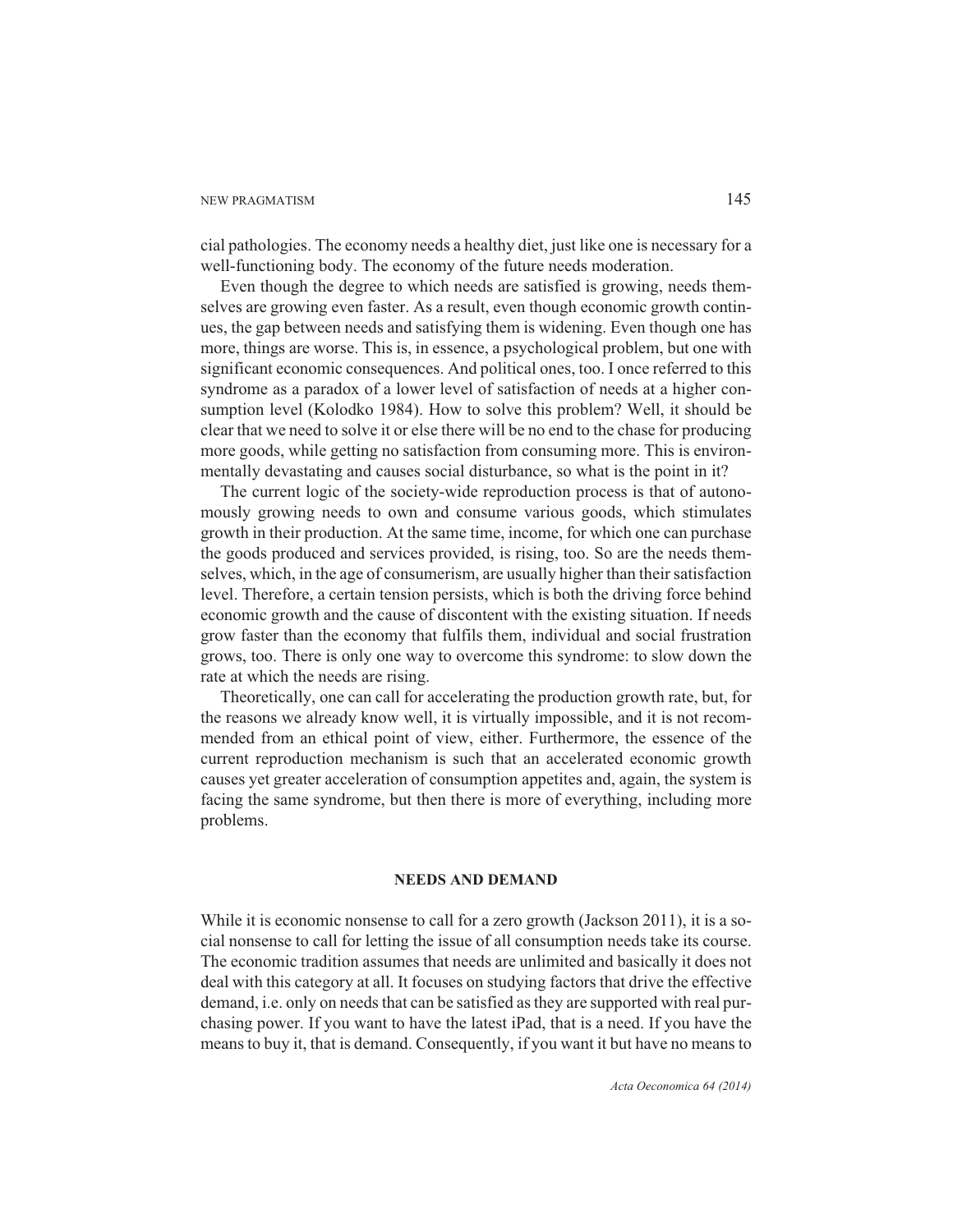buy it, you are of no interest to narrowly defined economics, and when you finally find the money to spend on it, only then do you become an object of economic study.

We could narrow down our approach and deal exclusively with ways to create demand so that we can sell what we can produce. However, it is better to broaden the field of reflection and find the answer to the question of which needs to stimulate and how, in order to motivate people to become educated and work more efficiently, which must result in a higher income and, consequently, in a higher demand. This alone shows us that modern economics cannot help but deal with mechanisms to drive the needs and with ways to satisfy them. This is dealt with, among others, by behavioural economics and some socially-oriented currents in economic thought.

It is indispensable to study needs, their nature and structure, priorities, and preferences, to be able to control the development of the real sector of economy. A major part of needs becomes demand, as time goes by. A lot of needs that marketing tries to identify at the microeconomic level and that experimental economics examines, should be considered a potential demand. There is no market for them yet (they take the form of "window shopping", that is walking through shopping malls to see what is available and to dream of what you could buy if you had the means), but one can emerge one day. Naturally, it will not only depend on time, but also on the increasing real income of the buyers or on a change in their consumption preferences. Therefore, some of the needs are a potential demand that will become a real demand and one needs to know, beforehand, what real supply we will have to balance it with. If it is about a new smartphone type, we need to leave it solely up to the market. If it is about healthcare protection or motor industry development, it will not hurt if the state, as well, takes account of the implications of the imminent changes in its budgetary and investment policies.

Certainly, with time, we will want something else as we will have something else. And we will know something else. Being under constant pressure from the gap between needs/desires and satisfaction/possession, we will be motivated to look for an extra portion of income as higher spending will be required to improve our standard of living. Being unable to have more and better things today, we will strive to have more and better things tomorrow. Therefore, the economics of the future is not an economics of a state, but an economics of changes. Rather than tell us how things are and what depends on what in production, distribution, and exchange, it says how things will be and what will depend on what.

The issue is very complex from an ethical, psychological, social, economic, legal, and political perspective. We cannot, after all, forbid people to desire to have something, neither can we order them to want something. This would be an Orwellian reality. Naturally, there are exceptions, in which the situation must be un-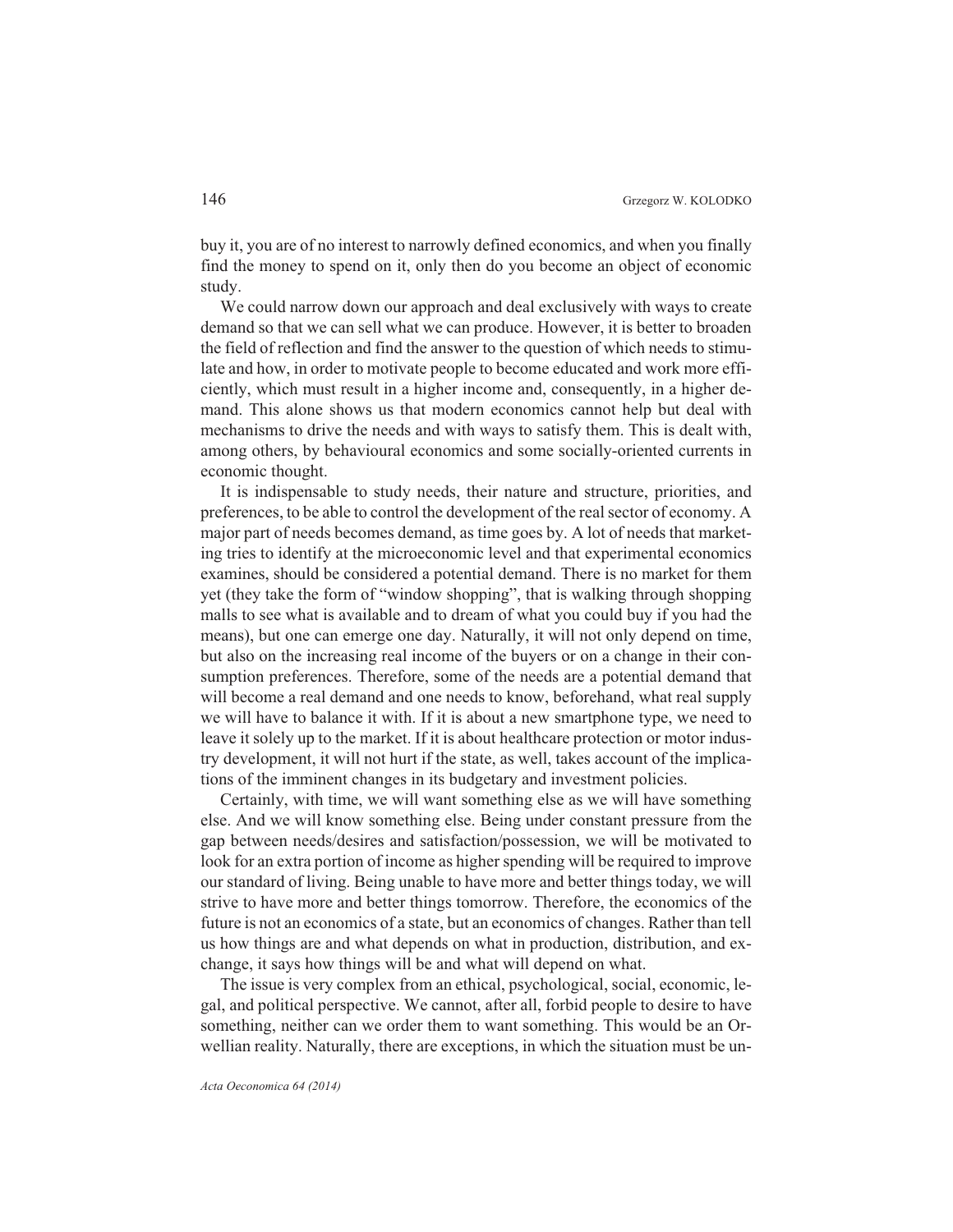der control, especially where we deal with the negative external effects of consumption, as in the case of drugs, guns, or uncontrollable gambling. Needs of that sort must be stifled in the interest of the public, so we must undertake organised efforts to prevent them from spreading. Some needs may not be irresistible.

Which of them and who should decide that? Views are divided. The prohibition in the 1920s in the USA did not work out. Still, would a liberalised soft drug market fail, too? What would the loosened regulation of the pornography market bring? Its expansion, for sure. That is why, because of the values we cherish, the lawmakers, nearly everywhere, introduced restrictions, which mitigated an escalation of needs in that respect (it would surely be immense if it were not for the formal limits), but, at the same time, it set black market mechanisms in motion, and created the need to penalise such markets. However, a slightly higher tolerance to "soft" drugs in the Netherlands caused the demand for harmful "hard" narcotics to go down. The experience of Denmark suggests that the liberalisation of the pornography market contributed to a lower sexual crime rate. From the point of view of the intended cultural and educational goal, the use of only rigorous prohibitions has a limited impact and sometimes comes with adverse side effects. This is not the way.

Which is the way, then? The market will never rise to meet this challenge on its own, so we need relevant social organisations, and especially the state with its regulations and human capital investment, because the higher the resulting social awareness, the greater the ability to shape one's own needs in an intelligent way. It is worth adding that education has a fundamental impact on the type of needs we have. As education increases, needs move towards cultural goods and services. It does not have to be the case if only income increases, without a corresponding education increase. This has specific consequences for the economy, which should adapt the structure of the supply offered to the resulting changes in the structure of the effective demand. Let me refer to the classic example: less vodka, more books. It is worth limiting the former need, while the latter is worth promoting with the use of fiscal instruments, among other things.

If we asked an educator "how", he would say: through education and upbringing. A priest would have no doubts that it is all about conscience that shapes desirable habits and behaviours. A psychologist would suggest that we cultivate proper individual traits of character. A sociologist would recommend creating attractive social interaction models that provide an alternative to consumerism.

What should an economist do? A neoliberal one knows: leave matters to their own devices and keep talking rubbish about how every shoe shine boy can become a millionaire or, in our day and age, how every business school graduate can turn into an ultra-rich man; as long as he really feels like it and has no scruples. Meanwhile, an honest economist will approach the matter in an interdisciplinary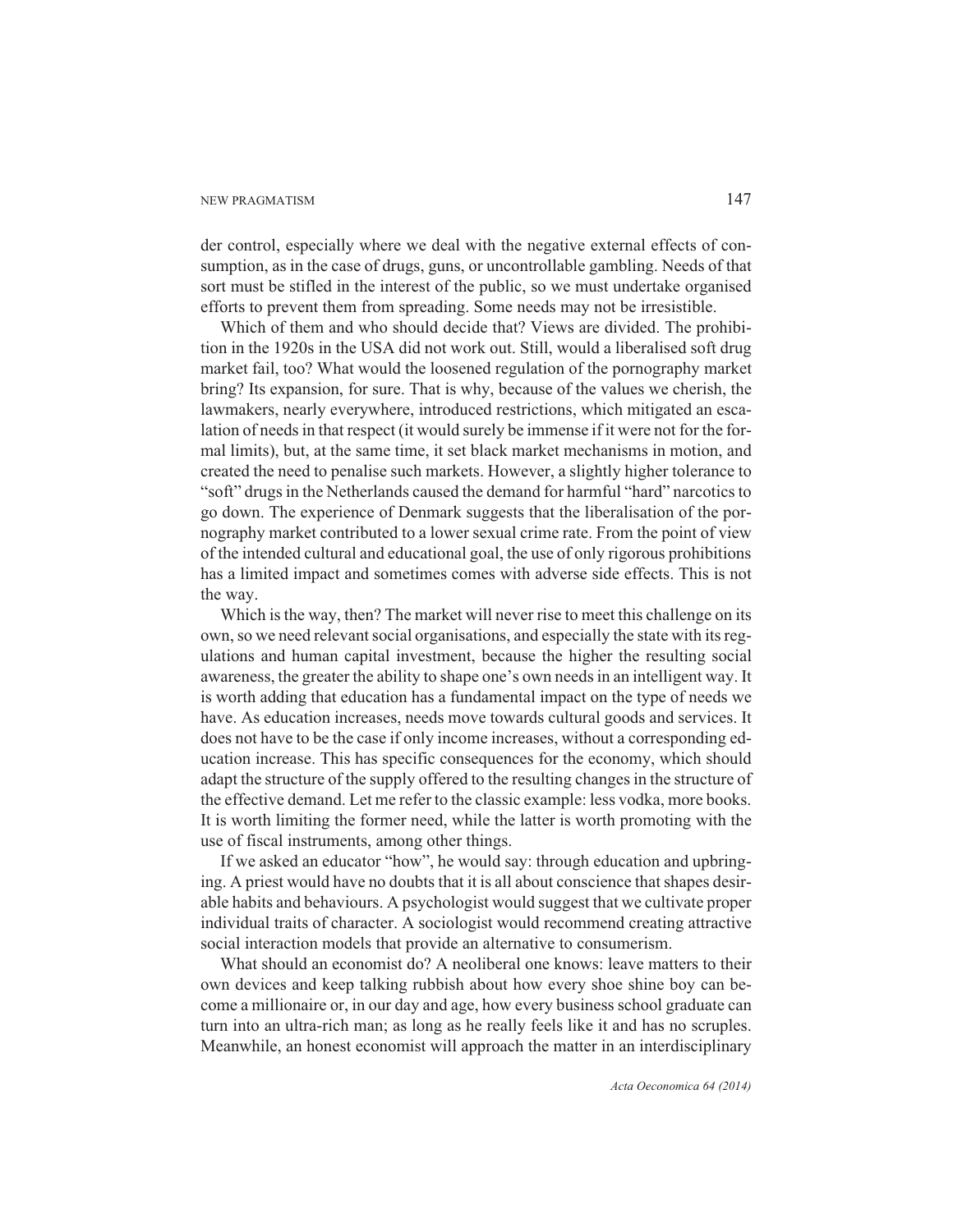and pragmatic manner. First, he will try to learn as much as possible about all of the above disciplines, to be able to propose a set of long-term measures within the entire development triangle formed by values, institutions, and policy. And, surely, not for a moment will he forget that what people want depends not only on what they already have, but also on what they know.

After all, we cannot bridge the gap between subjective needs and the objective possibilities to satisfy them, with the former growing faster than the latter, unless we redefine human desires, both individual and social, accordingly. It cannot be bridged without relevant regulations that block the expansion of "wrong" needs and favour the "good" ones, if only by stimulating the interest in sports activities or book reading. We will not be able to bridge it without resorting to a specific policy where what matters most is not to allow an excessive social diversification in terms of income and property.

As long as all neighbours drove to work in a Fiat, the neighbour from around the corner would not need a Mercedes. When he can see that a couple of them have also upgraded to such a vehicle, he starts to feel the same need. The demonstration effect is at work here. In an individual case, it can motivate people to improve their skills and to work even more efficiently and for a higher salary. In a macro-scale, it leads to a situation where, even though the national income almost doubles every decade or so, people complain that things are as bad as they have always been, or they are even worse, although before they used to commute to work on a crowded bus or subway.

Once again; this is by no means calling for any demotivating egalitarianism, but for acknowledging the significance of a socially sustainable income distribution. It consists in a diversification that fundamentally reflects the contribution of individuals and groups to the national income generation, while guaranteeing their participation in the income at proportions that promote both efficiency and justice, or, if we look at it from a different angle, private entrepreneurship and social cohesion.

Travel broadens the mind. Let's see what it can teach us. Common sense tells us we should be in favour of as many people as possible having a personal tablet. A lot of them have one in the USA, quite a few in Poland, a bit fewer in Russia, much fewer in China and almost nobody in Cuba. Whoever has been there, has seen this. If we studied social attitudes carefully, it would turn out that the highest dissatisfaction with not having a tablet (yet) can be found in Poland where there are ten times as many of them, pro rata to the population, as in Cuba, where relatively fewer people are dissatisfied with this specific issue. It is because such a need has not developed yet over there, not only because the network is underdeveloped, but most of all because there is no demonstration effect at play. Such a need will emerge over there, as well, but there is no point in blowing it out of pro-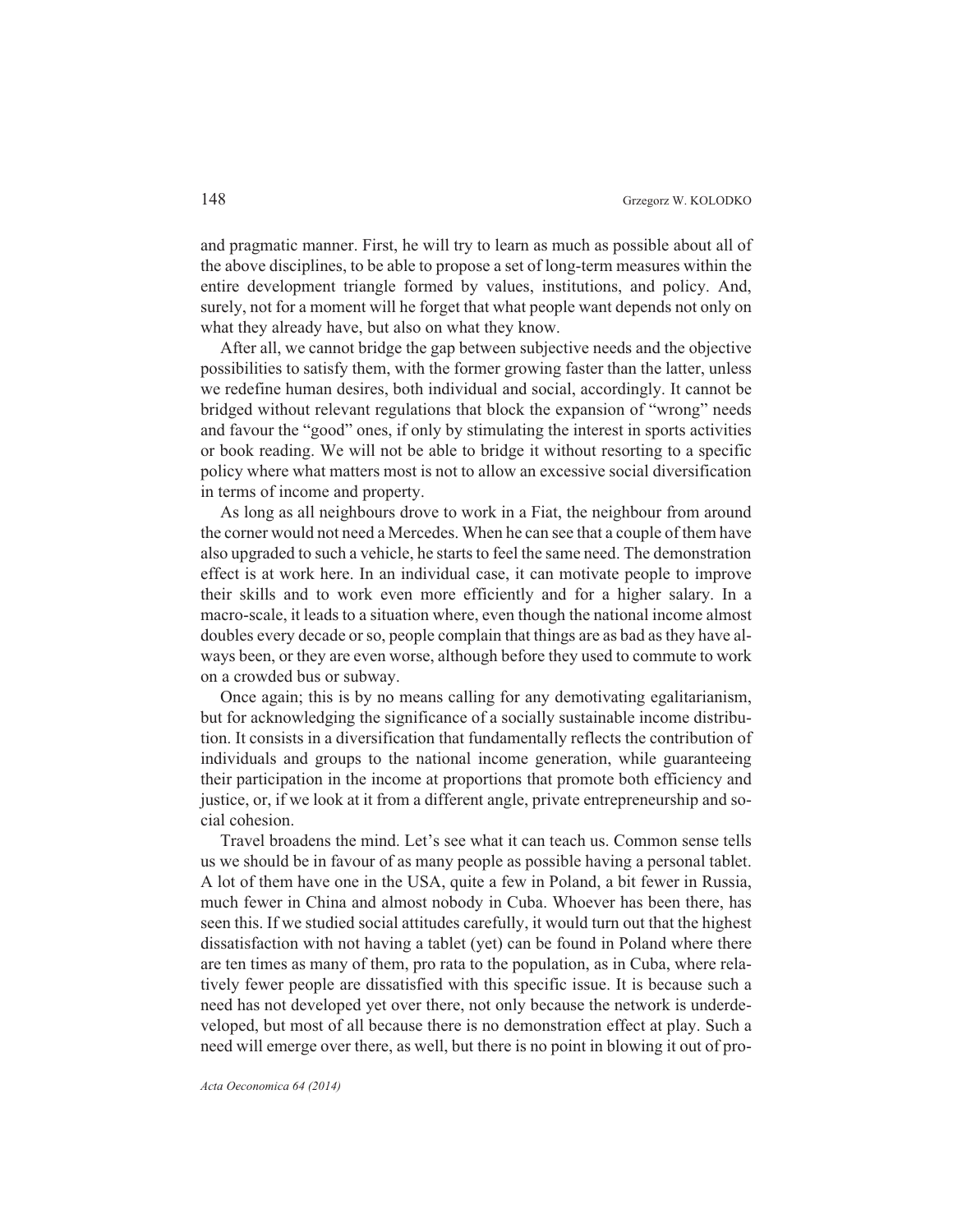portion if there are no realistic prospects of satisfying this need, or of the need transforming it into demand in a reasonable time interval. There would be hardly any use for it, while the disappointment would be huge. With time, when people can afford to buy tablets, as they will produce them themselves or they will sell something else abroad at a profit to have means for importing them, the need will develop by itself, without TV spots, full page newspaper advertisements, or huge billboards that stimulate sick emotions rather than healthy efforts.

Both with respect to individuals and entire nations, what we need is ambitions. Not those aiming higher than you can reach, but realistic ones. Without them, it is hard to get far and climb high. On the other hand, it is not good for ambitions to be excessive, as then the disappointment of being unable to satisfy them can be depressing. An excess of ambition can hinder rather than promote development. Leaders, at all levels, should, in particular, have ambitious visions rather than naïve illusions. These, however, must be aspirations embedded in an actual cultural and economic potential rather than just populist promises.

It is natural that societies and nations aspire to at least catching up with a richer neighbour, if not with Japan right away. Mexicans dream of the USA, Slovaks wish things were as good at home as they are in Austria, Estonians compare themselves with Finland, while the Vietnamese are planning to outdo Thailand. Once I was even asked at the PNG University in Port Moresby, when things in Papua New Guinea will be the way they are in Australia (never, in a foreseeable future), and recently a Cairo-based journalist wanted to know what I think about Egyptian politicians who announce that their country will catch up with Turkey in seven years. Well, it is sheer megalomania, as it would require doubling the Egyptian GDP per capita in this seven-fat-years period (unrealistic assumption), on the assumption (also an unrealistic one), that Turkey would experience a complete stagnation due to seven lean years.

The wish to match those who are better is one of the major driving forces in eliminating development gaps, but if we plan tasks that are impossible to complete in a given time frame, people may get discouraged. It is worth being an ambitious realist or a pragmatist. Poland may one day reach the GDP per capita of Germany, just like the Irish managed to do with that of the UK, or South Korea almost of Japan, but this cannot happen over one generation, and considering the not-so-good policy of the recent couple of years, even two or three might not be enough. There is no telling. While Spain managed to get close to the GDP level enjoyed by the French (USD 36,000 per capita at PPP in the years 2012–14), the Portuguese (24,000) did not catch up with Spain (31,000). The resulting implication for economic development policy is: *aim for what you're strong enough to achieve*. If you can, increase your strength, but you should not aim beyond your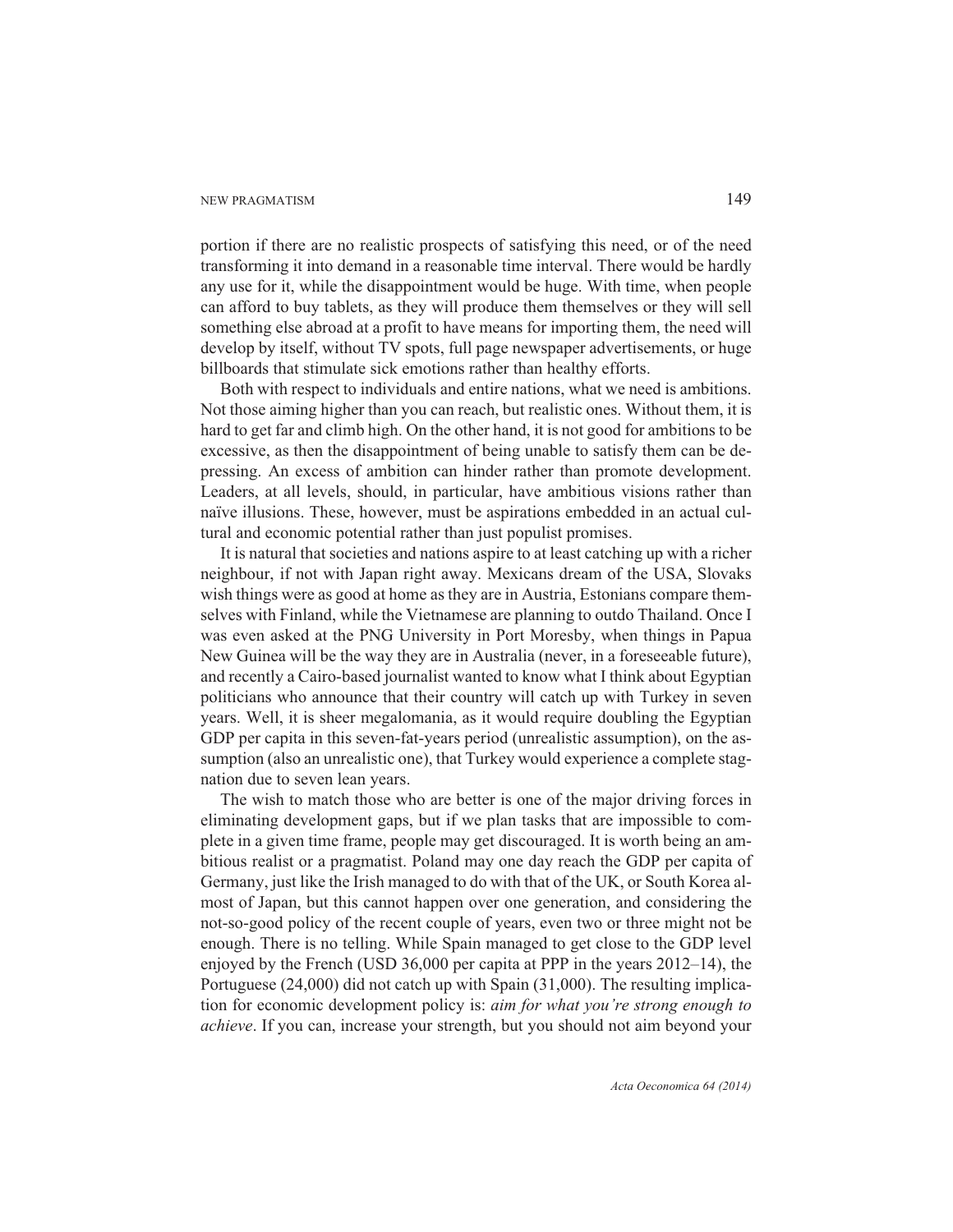potential, because then your goals will not be matched by the possibilities to achieve them.

It is not about limiting human needs, but about endeavouring, by all possible means, to maintain a harmony (which is necessary to ensure social satisfaction) between needs, both the old ones growing in strength and new ones emerging, and realistic, economically reasonable possibilities to satisfy them. Also in this case, just like with the future growth rate, it would be good to leave more room for development to societies from emancipating economies,<sup>4</sup> with a relatively lower increase in needs in rich countries. To a certain degree, this is already happening, as, again, it is similar to gluttony: at some point, you've had enough of even what you like and you cannot have any more of it…

#### **MEANS AND ENDS OF DEVELOPMENT**

If, in a broad perspective, it all boils down to maximising, in a long term, the level of social satisfaction with economic activity, we need to look at the New Pragmatism from the angle of the objectives of social and economic development, its essence, and method.

Fulfilling needs in a way that satisfies people is a development goal that is in line with the guiding values of the New Pragmatism. A GDP growth is a means to an end rather than an end itself. It is high time for the highly-developed countries to move away from maximising the income, mostly from driving the gross domestic product as high as they believe they can. If half a century of ever-increasing incomes did not increase the life satisfaction of rich Americans, why make so much effort and incur extra costs, also in the form of extended work time, while devastating the natural environment even more? (Bok 2010)

Incidentally, something interesting is going on in this respect, as even during the US presidential campaign in 2012, there was relatively less talk of quantity, and more of quality, less talk of the output growth, and more of other aspects of rational resource allocation, such as financial and trade balance, provision of public services, employment, although still not enough about culture and environment. This was due, to a great extent, to the specific nature of the time of crisis, but, partly, also to the evolution of mentality. It is good, because we are standing on the brink of a fundamental redefinition of social and economic development

<sup>4</sup> "Emancipating economies" is a category which I substitute for the widely, and often cloudlessly, used "emerging economies", a term that, in essence, refers to objects rather than subjects of a process. The "emerging" angle is mostly about new markets emerging for investment by rich countries, while the "emancipating" angle focuses on societies that are striving to secure a better position in a global game of the future. See more in Kolodko (2014).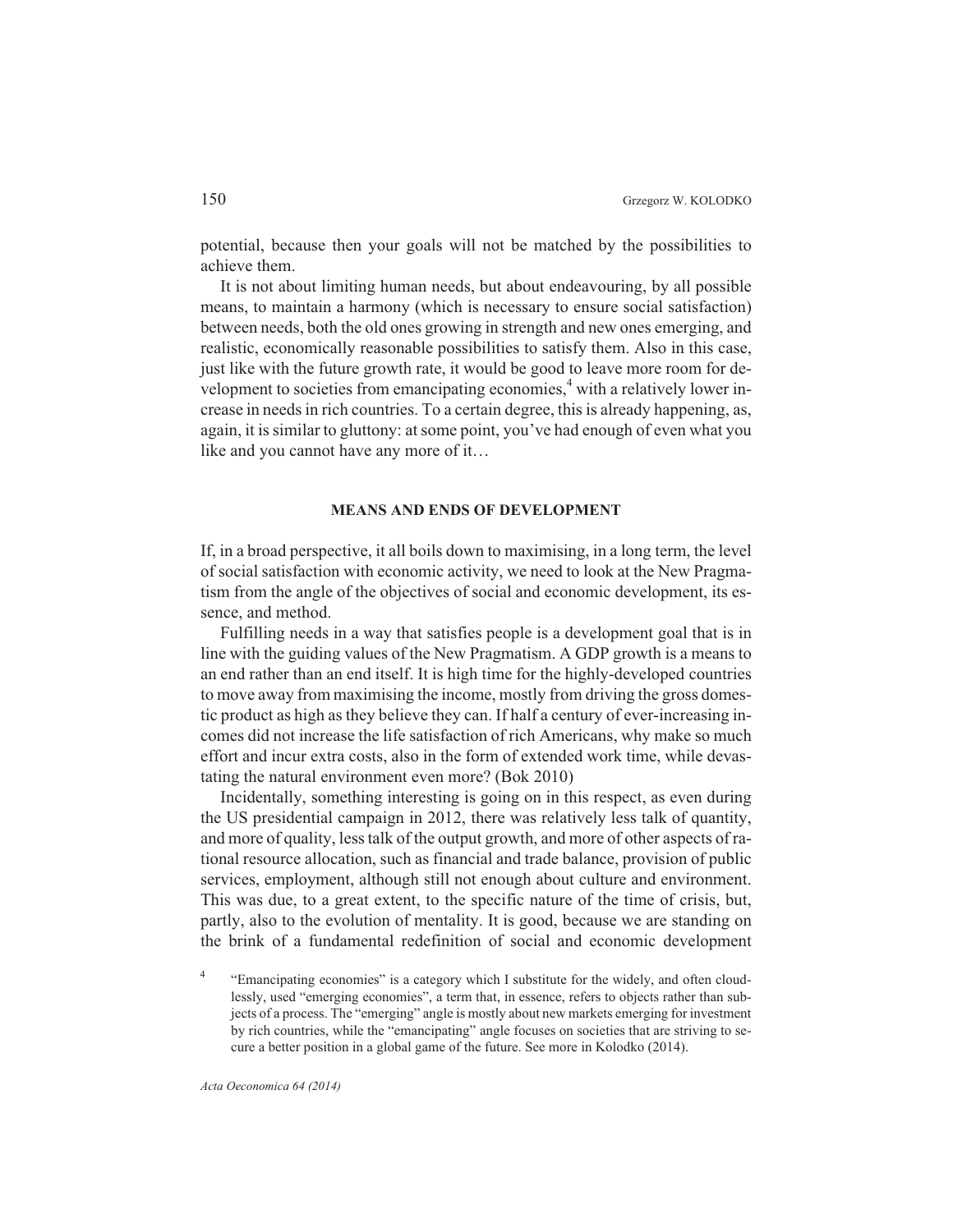goals. In the future, the goal will not be to just maximise income, but to distribute the fruits of such growth in a way that increases people's true satisfaction; non-material values will be another goal.

It is estimated that if income proportions in the USA were like those in Scandinavian countries (which I consider to be a totally impossible future, taking into account American values), the sense of mutual trust among people (additionally strained during the crisis and the 2012 electoral campaign) could increase by as much as 75 per cent, and the number of people suffering from mental disturbance and obesity could drop by two-thirds. The number of teenage mothers would drop by half, and the number of convicts by three-fourths. Overall, people would live not only longer, but also more happily as their working hours could be reduced even by one-sixth, or a total of two months a year (Wilkinson – Piket 2010). If these estimates are exaggerated as to specific indices, and surely they are, they still speak volumes.

The USA is not the navel of the world and will never again have the same capacity to impose its values on others that it had right after the end of the Cold War. Still, changes taking place there are having an impact not only on Americans, but also on other places in the world where lots of people still idolise the USA. After all, a great majority of opinion-forming books in economics and other social sciences are published in English, right there, in the USA.

In this context, maybe it is a good thing that the volume expansion in the form of a traditionally defined economic growth weakens once the GDP threshold of 20 thousand dollars per head is exceeded. Even if it turns out that under the conditions of the present scientific and technological revolution the dynamics slow down at a higher level, let's say at 30 thousand dollars at today's prices, we will have to be glad as this will mean a higher chance of survival for the natural environment and more time for continued technological progress that will reduce the excessive consumption of non-renewable resources. So maybe we should rejoice that with the slower volume growth economists and politicians will give more attention to other aspects that co-determine the quality of life and the resulting life satisfaction?

I suggested a different economic progress metric, that I called *Integrated Success Index,* ISI for short (Kolodko 2011). It depends only partly on GDP, since the value of this composite index is co-determined by other factors. In detail, the aggregated value of ISI is composed of:

- (1) gross domestic product 40 per cent;
- (2) subjective well-being related to the overall life satisfaction, including the standard of social services, and projections of its future prospects – 20 per cent;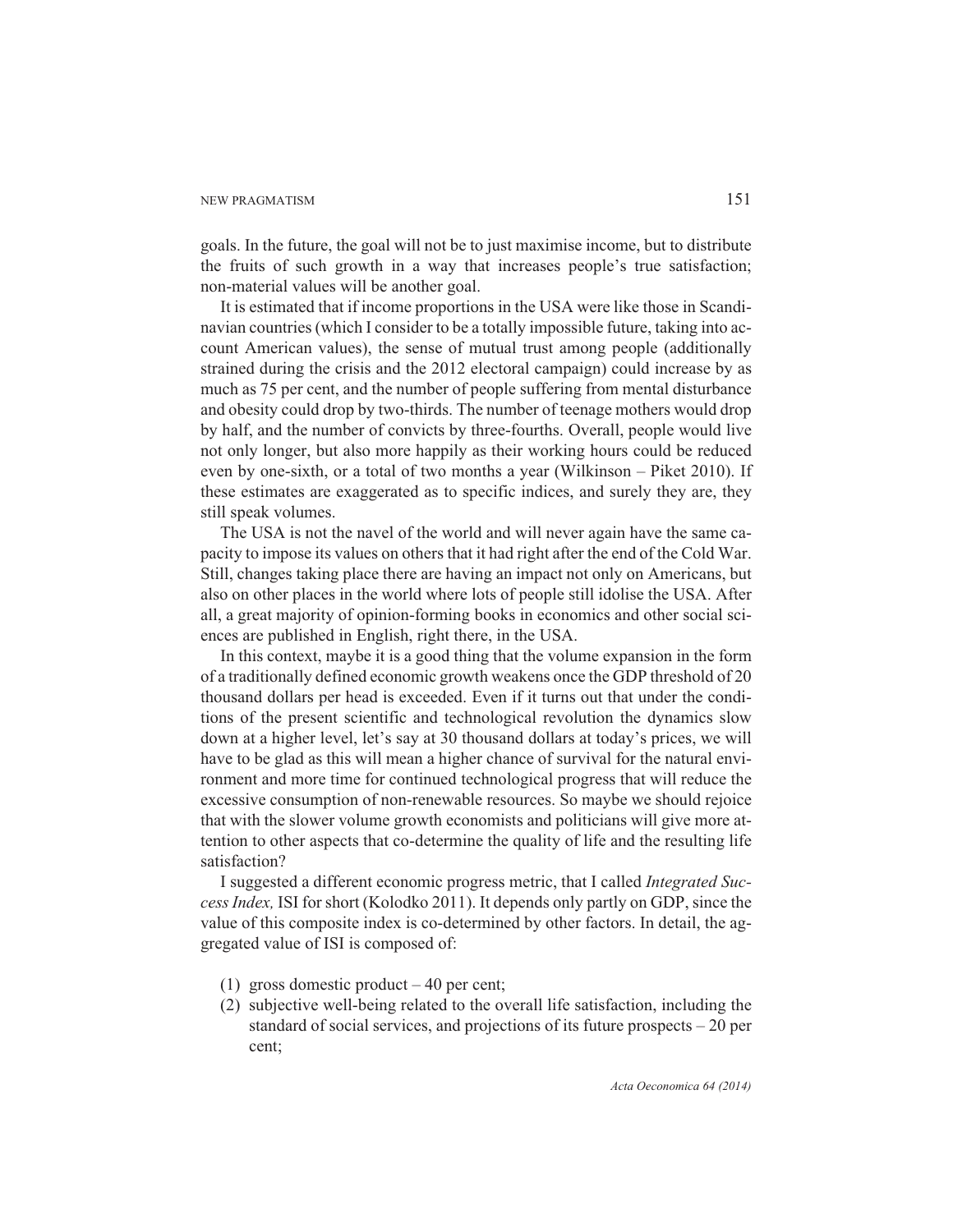- (3) an assessment of the state of the natural environment  $-20$  per cent;
- (4) an estimate of free time and cultural values that fill it up  $-20$  per cent.

This suggestion, quite an arbitrary one, is not about details, but about the line of inquiry. Whether we emerge unscathed from the present mess is contingent upon the imperative to redefine economic development goals. Therefore, while not insisting on ISI, which is just a general concept rather than an operational metric, at this point we can advocate the widest, possibly universal use of the inequality-adjusted human development index (IHDI), already being applied by the UNDP for international comparative analyses. The time has come to demand that politicians take this matter seriously.

Let's imagine that the desirable and absolutely possible future is approaching fast and in the US House of Representatives, in British Parliament, in the German Bundestag and in the Spanish Cortes, in the Brazilian Senate, and even in the Chinese National People's Congress, deputies are discussing the ways to increase the value of human capital and to improve the social tissue by limiting income inequalities. Let's imagine that the idea on how to increase IHDI is the main point of dispute between White House contenders in the 2020 election in the USA or when deciding, with the door kept more ajar, on the composition of the Politburo of the Communist Party of China in 2022 (it will exist and it will be in power). Let's imagine deputies to the Sejm of the Republic of Poland and the Russian Duma, who, rather than squabble over how to interpret historical circumstances or whether or not to limit sexual minorities' rights, argue over the direction of institutional solutions and over the macroeconomic policy instruments which lead to increasing IHDI; if only because they know that this is one of the things their future political fate will depend on. Is it that hard to imagine? Is it still just political and economic science fiction?

## **ECONOMICS OF MODERATION**

To make it happen, especially to cause concepts and proposals of the economics as a normative discipline to be followed by relevant measures of political economy, it is indispensable to grasp the essence of the economics of moderation, which is what the New Pragmatism is all about. The economics of moderation means adapting the volume of human, natural, financial, and material flows to the requirement to keep a dynamic balance. Turbulent transformations of the last several decades are caused both by acute imbalances in various fields, and by their outcome. What we are surrounded by is an economy of a permanent imbalance as there is always either too much of something or too little of something else. A sur-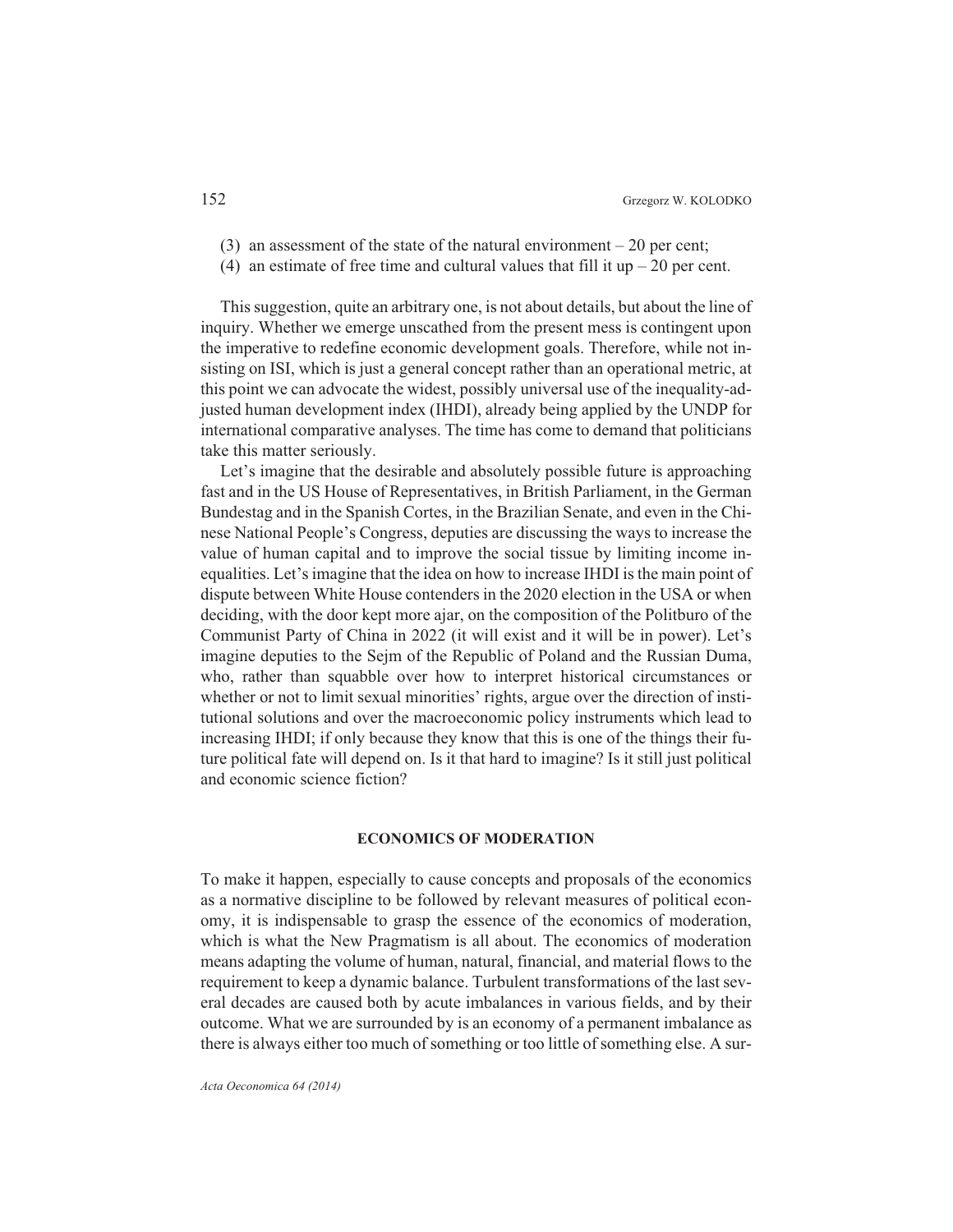plus of something is available, while there is a constant shortage of something else, and yet a good economy should be that of moderation. Hence, what is also indispensable here is a thought that promotes such a desirable state of affairs, namely the economics of moderation.

In the future, we need economics of moderation rather than that of excesses, imbalances, and crises. All of those will happen more than once to humanity and the interconnected global economy as well as to the national economies, but it should be an exception rather than a rule. What should be the rule is knowing where to stop and adapting to real economic growth opportunities; moderate income disparities rather than extremes that wear out vast numbers of people and lead to new revolutions; toning down the marketing folly which creates needs that are utterly detached from the realities of effective demand. Last, but not least, what should be the rule is not overdoing it when transforming more and more pieces of Mother Earth into goods that are meant to be sold at a profit by their manufacturers, although possessing and using them no longer improves consumer satisfaction.

There is a shortage of some raw materials and budgetary incomes, while we have an excess of garbage and all kinds of debts contracted by households, companies, entire countries. A technology to produce clean and renewable energy is missing, while there is a surplus of technologies for producing weapons of mass destruction. There is an abundance of banks with excess liquidity, willing to grant loans to naïve consumers, while there are not enough loans for small enterprises as it takes more effort to monitor them. In many countries and regions, there is an evident surplus of people who cannot be properly nourished, while somewhere else areas that were prosperous until recently are becoming depopulated. In some economies, in the wake of the speculative bubble on the real estate market, too many houses and apartments were built, which are now standing empty and becoming dilapidated, as there are no buyers, while there is no shortage of people over there who have nowhere to live and are camping out. In some industries, there is not enough manpower, while in others, it is excessive. In some places, surplus food goes to waste, while somewhere else there is not enough of it to meet elementary needs. In some hospitals, doctors sit idly by, as there are not enough patients who can afford the treatment, while in others people die as there is not enough staff to save lives in time.

Generally speaking, in developed countries, there is an oversupply of consumer goods on the market, and a shortage of the population's effective purchasing power. In consumerism-tainted societies, there is an indisputable excess of needs, while a shortage of economic capacity to satisfy them is evident. While an overwhelming majority of us is constantly short of funds to buy what we really need, a lot of entrepreneurs are afflicted by surplus productive capacity which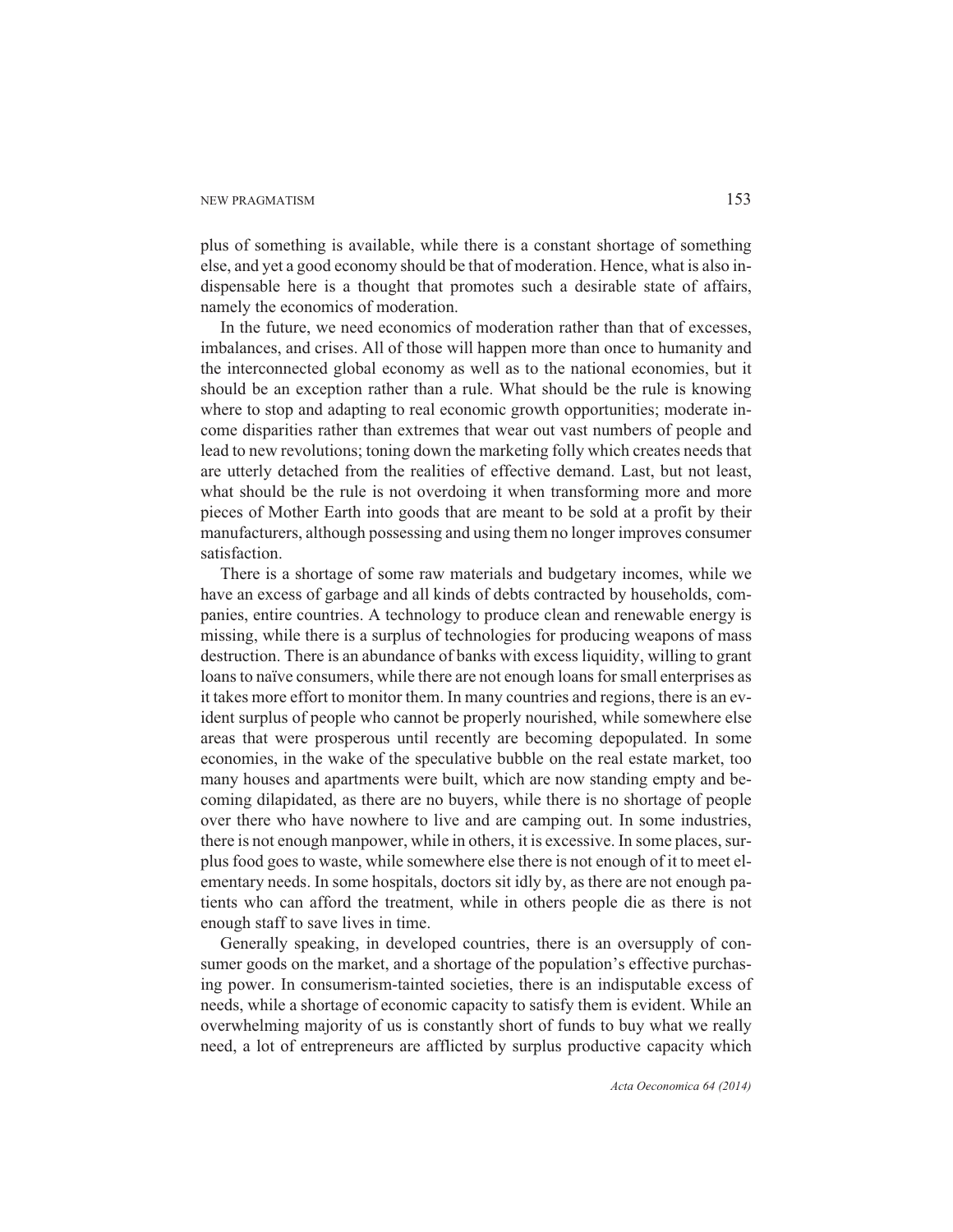they cannot exploit in a cost-effective manner as there are no buyers for goods they could manufacture. One might say maliciously: there is constantly too much or too little of everything, depending on the angle from which you look at it. In other words, there is nearly always both too much and too little of nearly everything. Of economists, too.

The greatest deficit in contemporary economy is most palpable where we need to be moderate. Moderation is generally in short supply. In the future, however, there should be as much of it as possible. And this is one of the fundamental canons of the political economy of the future. It is necessary to create mechanisms for balancing economic flows and resources. One might say, again: that is nothing new. Well, in the approach suggested here there is a lot of new content, as it does not rely on the deceptive assumption – typical of some other trends in economics – that market money mechanisms are capable of solving the problems of deficiencies and surpluses, which is dynamically balancing the economy. If they were, we would not be going through a time of turmoil, as we are, but would be enjoying an age of prosperity.

Once, at another stage of civilisation and at a much lower level of overall development, in some countries attempts were made to solve this syndrome by adopting a bureaucratic supervision over economic processes. Theoretically, this was meant to eliminate wasteful overproduction crises which are characteristic of a badly regulated capitalist economy, while in practice it led to the emergence of a socialist economy with its inherent structural shortages. The Hungarian economist János Kornai saw shortage as the main constitutive feature of that system and called it the "shortage economy", while for its theoretical description he coined the term "economics of shortage" (Kornai 1980). Almost all countries involved, except for Cuba and North Korea, managed to get out of such an inefficient system and there are no fears anybody will be tempted again to try using statism and command central planning as instruments of balancing the economy.

However, overcoming the shortage syndrome by the post-socialist transition economies by no means solved the problem of the lack of overall balance. Also, countries that never experienced shortages typical of real socialism are plagued by a number of deficits. There is, sometimes, a shortage of exports, of budget revenues, sometimes there are not enough professionals in a given field, and at other times, it is certain precious metals that are lacking. Not to mention common sense. There is a constant lack of time, although it is wasted on a massive scale by society as a whole. At the same time, there is always too much of something. Probably nothing in this world is as permanently out of balance as the economy.

Let me say right away that this will also be the case in the future, because such is the intrinsic nature of the economy. Mechanisms for balancing demand and supply flows are working, for better or for worse, in a short term and so are, even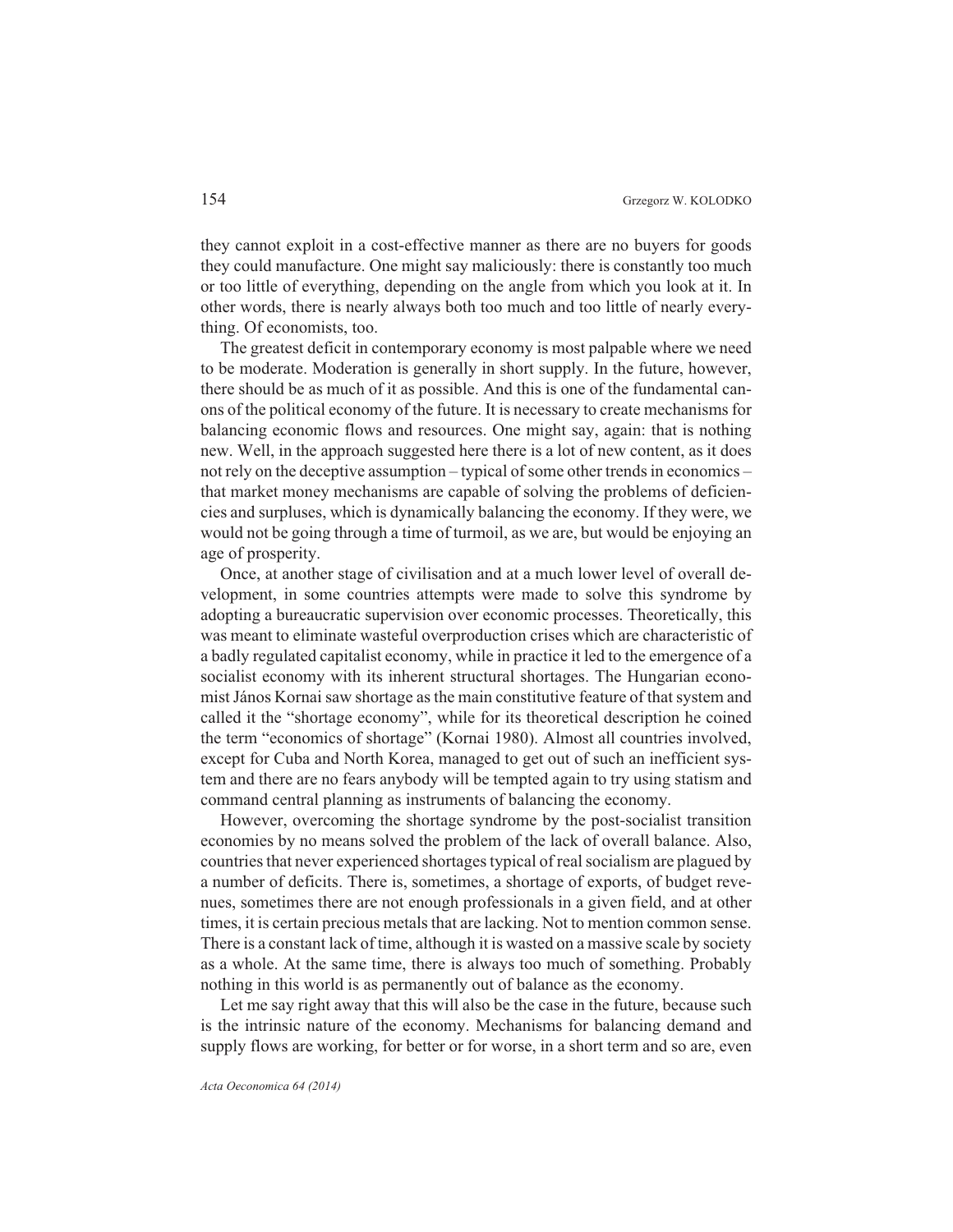in longer time intervals, mechanisms for balancing certain types of needs and possibilities to satisfy them; still, balance can be reached only temporarily. The natural condition of the economy is a permanent imbalance with momentary episodes where lines of supply and demand, output and sales, income and expenditure cross each other. This is true of reality; in theoretical models, on the other hand, balance comes as easy as making relevant assumptions, and what should cross in illustrative diagrams will always cross exactly where it is expected to.

That is nothing to wring our hands about, because market economy, also by its intrinsic nature, has corrective mechanisms, too, though they are pretty imperfect. When the deviation from the balance is too high, forces are activated that correct the disproportions. The problem is that very often they do so too late or not strongly enough, or they miss the point of balance, by going from lack of something to excess or the other way round. Obviously, it raises overhead costs of resource allocation and reduces its efficiency. Therefore, market corrections must be sometimes triggered, some other times speeded up, and yet some other times reinforced, curbed, or even blocked; they need regulating. Who else than the state should do that?

It is necessary to use state interventionism to assist market corrections of the intensity of flows (income and expenditure, supply and demand, supplies and market) and of changes in resources (property, savings, stocks). It would be good to end ideological disputes on that matter and focus on which intervention techniques to use. If they are inadequate, you can do more harm than good because interventionism is a risky business. To avoid the resulting errors, neoliberalism suggests throwing out the baby with the bathwater: not to interfere with market processes as they have a capacity to self-adjust or to automatically balance themselves. State capitalism proposes not to throw out the baby, but to keep the dirty water, too, excessively interfering with resource allocation, on many occasions, which reduces the achievable efficiency.

The New Pragmatism calls for a well-balanced role of the state and a supra-state economic policy coordination, which is meant to correct, or, when necessary, to strengthen market processes. It says: wash the baby, pour out the dirty water, and if it starts to wash itself one day, perfect, but we can never do without washing. Therefore, we need to optimise the scope and instruments of state interventionism, while bearing in mind not to confuse the means of economic policy with its ends. The constant care to ensure balance in all of its sectors is an issue of great importance, but it is still a means the policy uses to achieve the end, which is development. The balancing of the economy is meant to foster rather than curb it.

Well, but each action causes reaction. Teams of experts, mostly lawyers at large corporations that can afford it, rack their brains over how to be compliant with the law, that is, with the constantly changing regulations, and still come out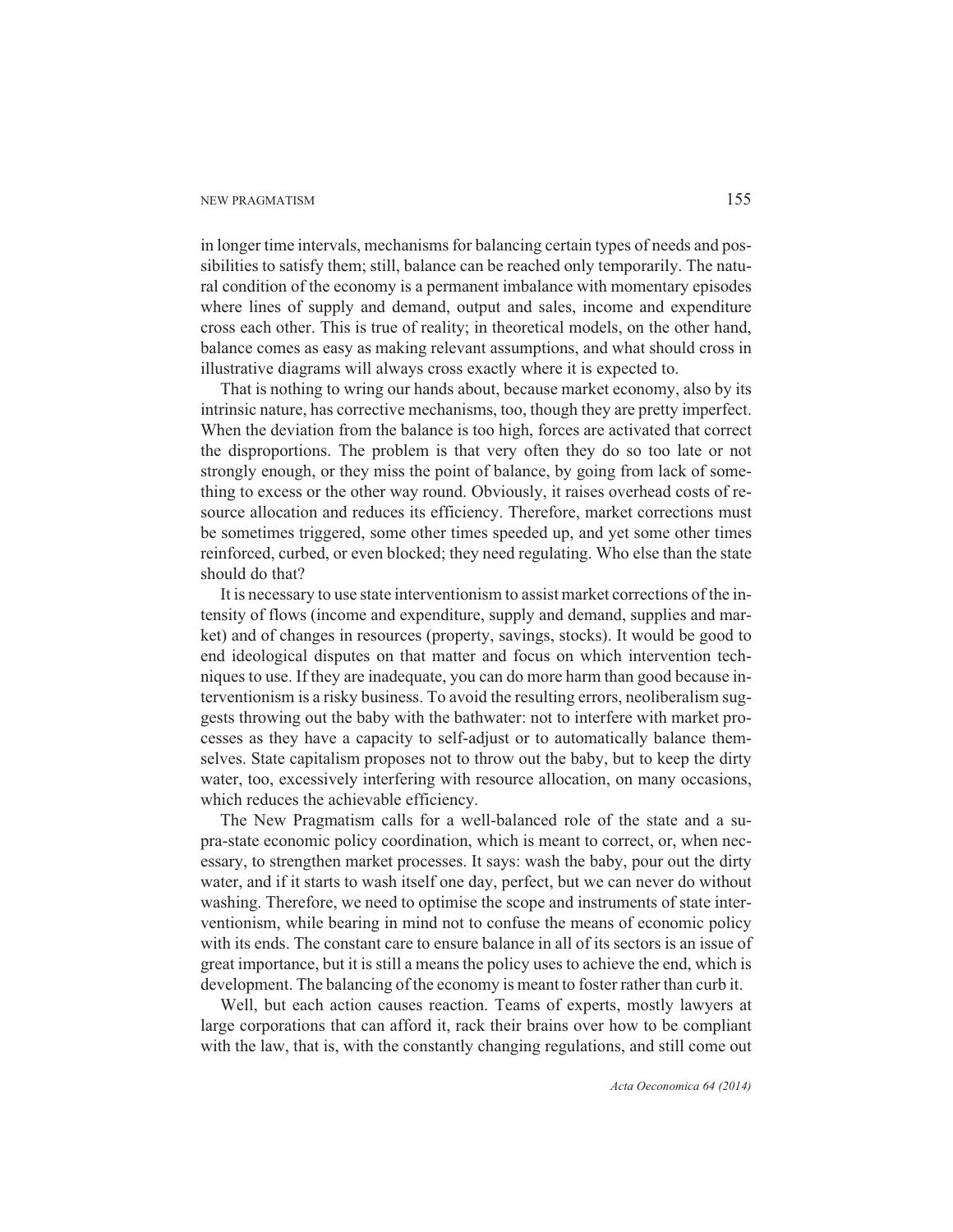ahead. Business must be profitable, legal, and ethical – these are the three sacred principles of the New Pragmatism. Business should be ethical, it does not have to be profitable, and it will be compliant with the law because we are the ones to establish it – these are the features of state capitalism. Business must be profitable and legal, and it may be unethical – these are the three canons of neoliberalism. How eagerly and, to a great extent, how effectively, it can, in nearly any situation, promote the interests of specific groups, especially those of the financial circles, is illustrated by the attempted legislative amendments and by the results of those adopted in response to the crisis in the USA after 2008 (Suskind 2011). As a result, in many cases, attempts to improve regulations cause their quality to deteriorate, from the point of view of the general public interest.

#### **DESCRIPTIVE AND NORMATIVE ECONOMICS**

It is a cliché that we need to take care not to let the state that intends to improve the market spoil it even further. There are cases where the state ruins the chances of achieving the desired results. After all, not only the market errs; governments and central banks can be wrong, too. And they often are. Governmental regulations, and in the era of irreversible globalisation, also inter-governmental and worldwide ones are, to a growing extent, often established to address challenges of the past. Meanwhile, it is about the future. Regulations are meant to help avoid blunders, errors, oversights, scams, frauds which can happen in the future rather than those that already occurred in the past. For these we should apologise, reprimand, dismiss, punish, and put in prison. It is like the case of accidents and disasters, after which technical inspection is tightened, while it should have been done beforehand, limiting the causes of potential tragedies. An airplane crashed, so they check the technical condition of all those that have not, while it would have been enough to check some before the crash. A great flood broke the dike that had not been monitored for years and afterwards all the dikes are inspected, while it would have been enough to check, in advance, the crucial points to avert the disaster.

Systemic state interventionism is supposed to examine fundamental shortcomings of the market and remedy excesses in the field of overly unequal income distribution, rather than try and take over the allocative functions of the market. Interventionism must refrain from socialising private losses. In the future, the growing complexity of market processes may make it easier to misuse interventionism for one's own ulterior motives. Ironically, these days there are more and more, rather than fewer and fewer ways to pass the costs of private capital failures on taxpayers. This is one side of the coin.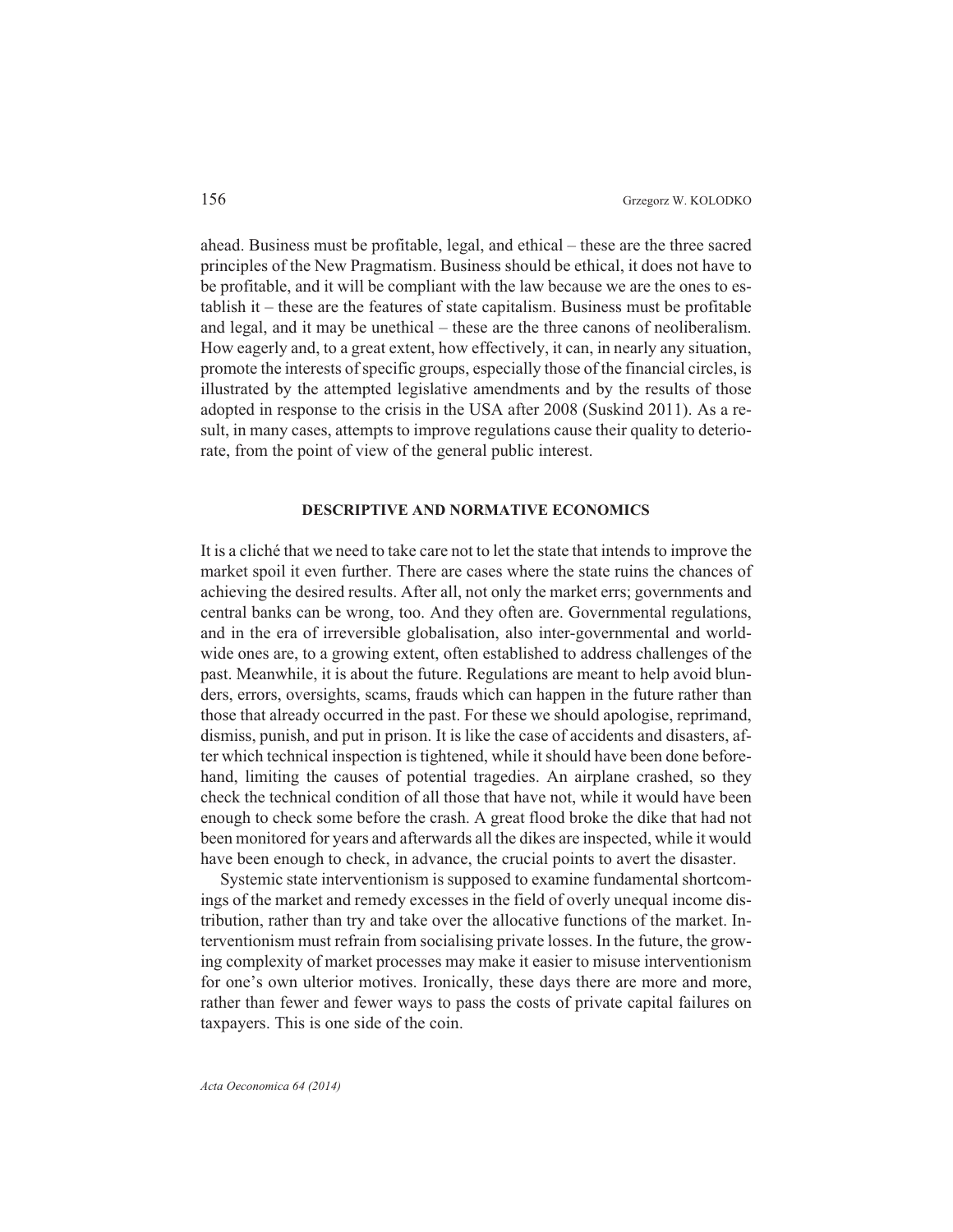There is another one, too. In all types of market economy, but certainly to a greater degree and more often so in state capitalism than in the neoliberal one, clientelism is rife, where state regulations and government policy serve the purposes of political, bureaucratic, and business cliques rather than correct market deficiencies. This has as much in common with a decent interventionism as neoliberal scams do with honest business.

This can be defied only by a society that is well organised in a state with strong institutions, one founded on progressive law and order. That is why neoliberalism wants a "small" government or a "cheap" government because what is small and cheap is poor and, consequently, weak. If a government can be relatively smaller without weakening its intervention functionality, we should by all means follow that direction. If it is not possible, it has to be "bigger" or "more expensive", because precious public services, also those that safeguard law and order, have a higher price than goods of poor quality.

Therefore, if somebody wishes ill to market economy, he should wish it an unbridled freedom as then it will be only a matter of time before its future becomes uncertain. Yet who wishes it a good future, must advocate proper regulation and a harmony between the market and state interventionism. In the long term, and on a macroeconomic scale, what can help in this respect is developing strategic indicative plans using the rolling wave method. These are plans in which, as time goes by, the time horizon progressively moves by the corresponding period, so that the perspective ahead of us does not get shorter. In the world of the future, countries and regional integration blocs that are able to make a better use of this instrument will get the upper hand. Unlike in private capital corporations, which often prefer to keep their strategic plans secret (and every self-respecting corporation has plans), in states and regional integration agreements they are part of the knowledge of long-winded intentions and do not harm competitiveness in any way. Actually, by causing an overall mobilisation, also among competitors, it can favour development even more.

It is worth noting at this point that without a proper strategic plan, the USA will be unable to cope with improving its public finances which are in a pitiful state, and the EU will be unable to sort out its backyard when it comes to finance, either. This is understood by the Chinese, who approach the problem from the other end, in a way. They still rely on macroeconomic five-year planning, but it is no longer command-based, but rather strategic and indicative. From one period to another (currently the 12th five-year plan is already being implemented, 2011–15), this is a less and less planned and more and more market-oriented economy. Indicative planning is also used in India, which has not abandoned this instrument of controlling the development of economy, while continuing to deregulate the same, for over a decade now, calmly and rationally, without neoliberal excesses.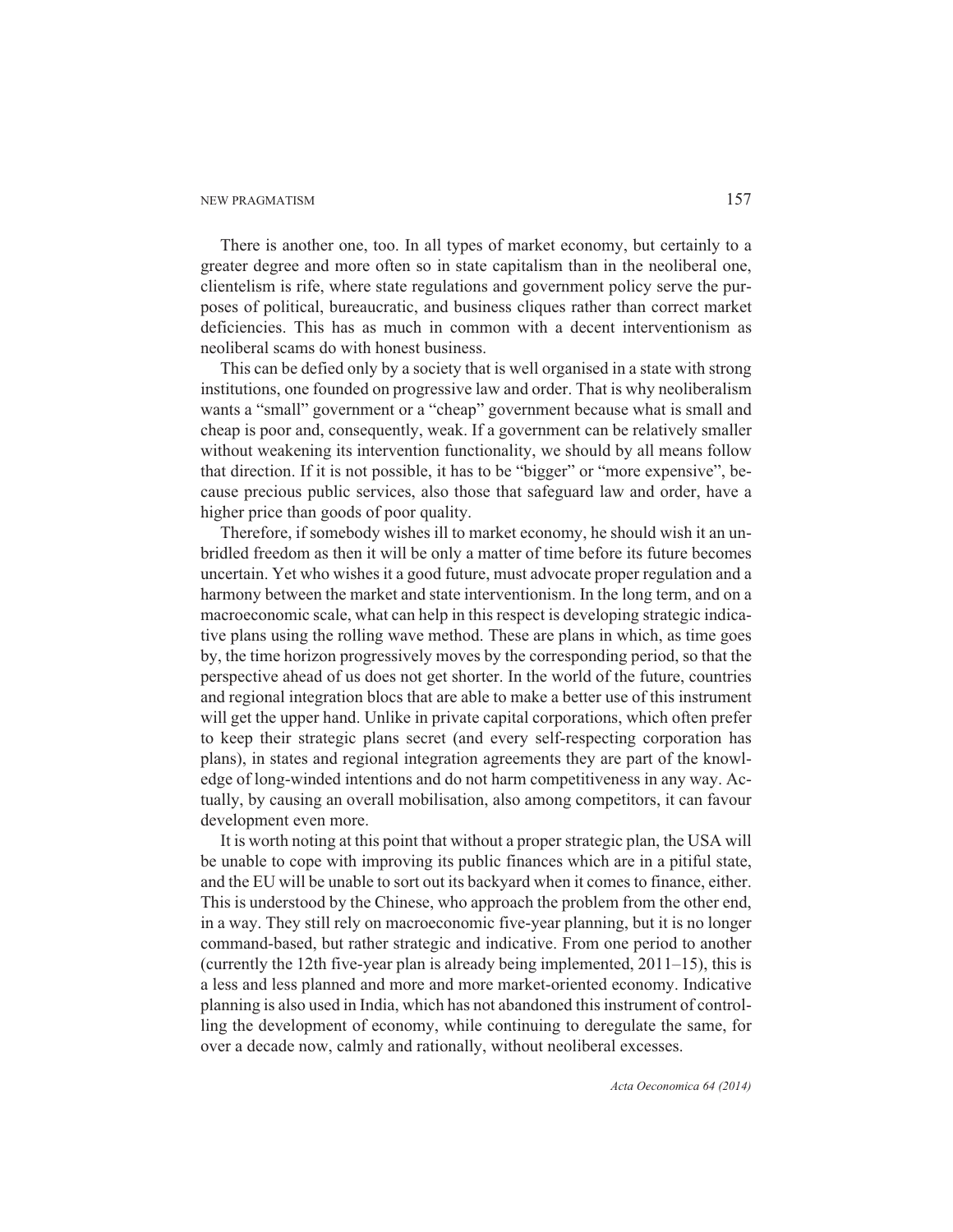Against this backdrop, it is easy to note that the New Pragmatism is in keeping with the compensation hypothesis, which says that the more advanced globalisation, the "bigger" government, or that the public expenditure to national product ratio is rising (Garrett 1998, 2001). Naturally, the goal is to relativise the sum total of expenditure to the gross world product, or to the sum total of gross domestic products of all countries. After all, there will be among them also those where the good cause of sustainable development is better served by reducing such expenditure (adjustment according to the efficiency hypothesis), but there will also be those where it requires a greater scale of fiscal redistribution.

One of the attributes of the method presented here is that it provides a deeper identification of mechanisms and of the impact of processes that lead to future conditions rather than simply forecasting those conditions. It is about showing a dynamic path to the future, or ways to achieve the intended goals, and not just a static future. Valuable methods, used in economic reflections on the future to arrive at correct conclusions and right decisions, include variant projections, alternative scenarios, foresight thinking, as well as microeconomic experiments where they are applicable.

Such a methodological approach by no means totally eliminates the risk of mistake, but it limits its scale. The reason is that unpredictable events are more likely to occur than unpredictable processes, especially in the long term. Many of the latter are anchored in the past and are already happening. Future events are not there yet and some of those currently forecasted may not occur at all, while quite many of the future processes have already been launched and are underway. Also those we know little about as we are unable to give them enough research attention.

The New Pragmatism expresses a strategic approach to the future. It is no stranger to global visions or to warning forecasts, but, in principle, it has a pro-active approach to the future. Good economics is not only about describing the world; it is also an instrument to change it for the better. Considering the long-term development trends, it is worth developing strategies to help orienting them the way we wish them to be, which will make it easier to solve more than one problem and avert more than one economic disaster.

Hence, the New Pragmatism is a normative consequence of a descriptive perspective which I presented earlier as the Coincidence Theory of Development (Kolodko 2011, ch. 7: 256–292). It emphasises the significance of a given concurrence of development determinants, which is always specific, but varies over time and space. This is the very concept succinctly conveyed in the sentence "things happen the way they do because a lot happens at the same time". This rule will be always applicable in the future. Starting by describing, analysing, and interpreting what happened in the past and what is taking place in the present, we arrive at evaluating and postulating measures that are expected, in the future, to give rise to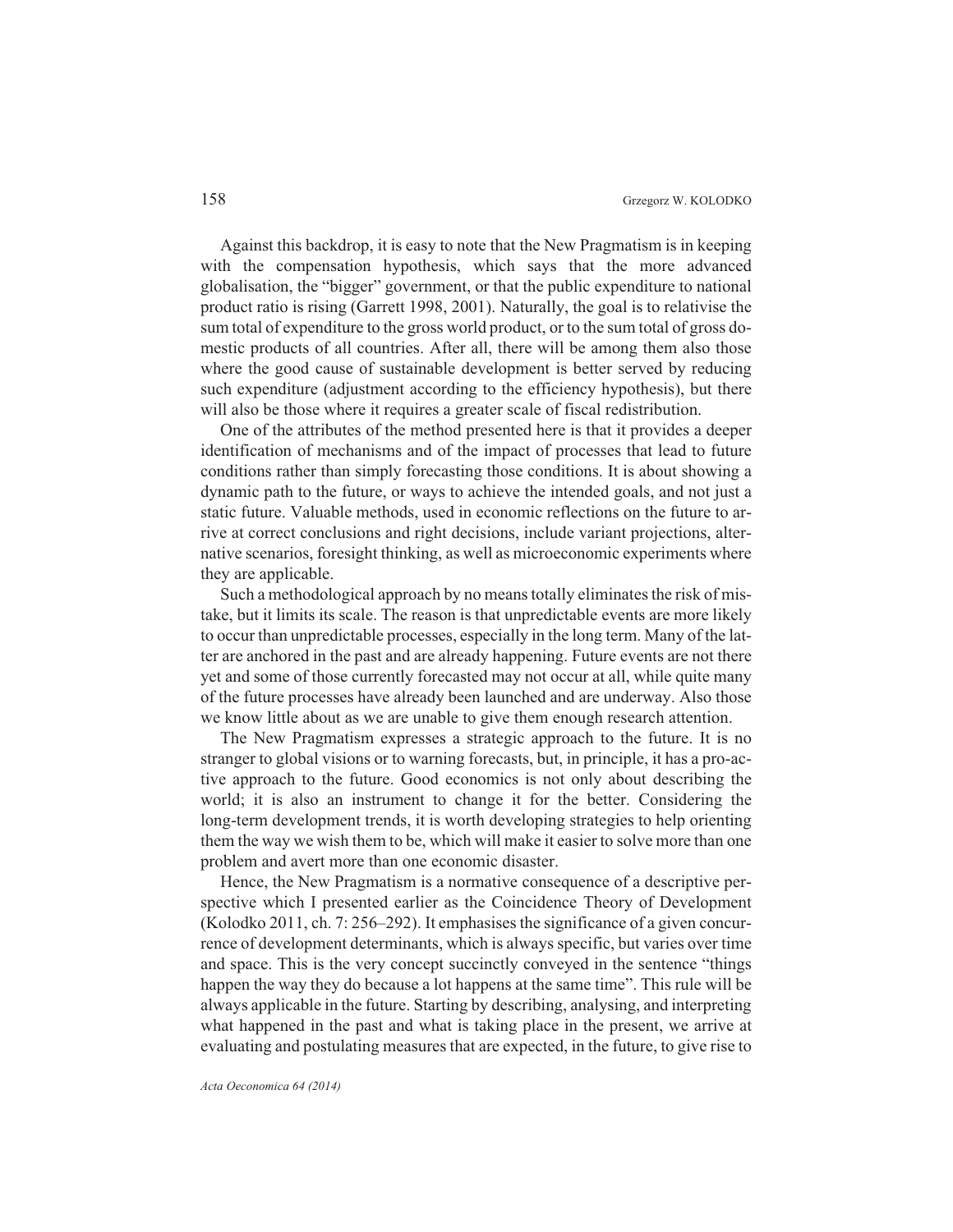a specific bundle of phenomena and processes, whose resultant is the desirable direction and pace of social and economic development. The determining factor will be coincidence, or correspondence and togetherness, the overlapping and interpenetration of various components, and that is the multi-layer, heterogeneous "philosopher's stone" which might, in the future, allow us actions that would be otherwise impossible.

#### **CONCLUSION**

In conclusion, as for the future, even more interesting than alternative scenarios or extrapolations of various trends, is the political economy of the future which addresses the critical question of how the contradictions, surfacing from various economic activities, will arise and by what institutions and policies' coordination mechanisms, on the world-wide scale, they might be mitigated. The greatest challenge for the future is to find a way of the governance of globalisation, since despite the recent crisis, it remains an irreversible process.

What I call the "New Pragmatism" is a policy-oriented theoretical approach looking for the set of values, institutions, and policies which ought to sustain a balanced growth of the world economy in the long-run. "New Pragmatism" is eclectic, multidisciplinary, and dynamic. It also pays a great attention to the multi-culture aspects of social and economic development, since the future requires continuing opening of societies and economies, and their peaceful co-operation will not be possible without a tolerance based on multi-culture.

#### **REFERENCES**

- Acemoglu, D. Robinson, J.A. (2012): *Why Nations Fail. The Origins of Power, Prosperity, and Poverty*. New York: Crown Business.
- Berg, A.G. Ostry, J.D. (2011): Inequality and Unsustainable Growth: Two Sides of the Same Coin? *IMF Staff Discussion Note,* SDN/11/08, International Monetary Fund, Washington, D.C. April 8th, 2011.
- Bok, D. (2010): *The Politics of Happiness: What Government can Learn from the New Research on Well Being.* Princeton, NJ: Princeton University Press.
- Garrett, G. (1998): *Partisan Politics in the Global Economy*. New York: Cambridge University Press.
- Garrett, G. (2001): Globalization and Government Spending around the World. *Studies in Comparative International Development,* 35(4): 3–29.
- Halper, S. (2010): *The Beijing Consensus: How China's Authoritarian Model will Dominate the Twenty-First Century*. New York: Basic Books.

Huxley, A. (1952): *The Devils of Loudon.* London: Chatto and Windus.

Jackson, T. (2011): *Prosperity without Growth. Economics for a Finite Planet*. London: Earthscan.